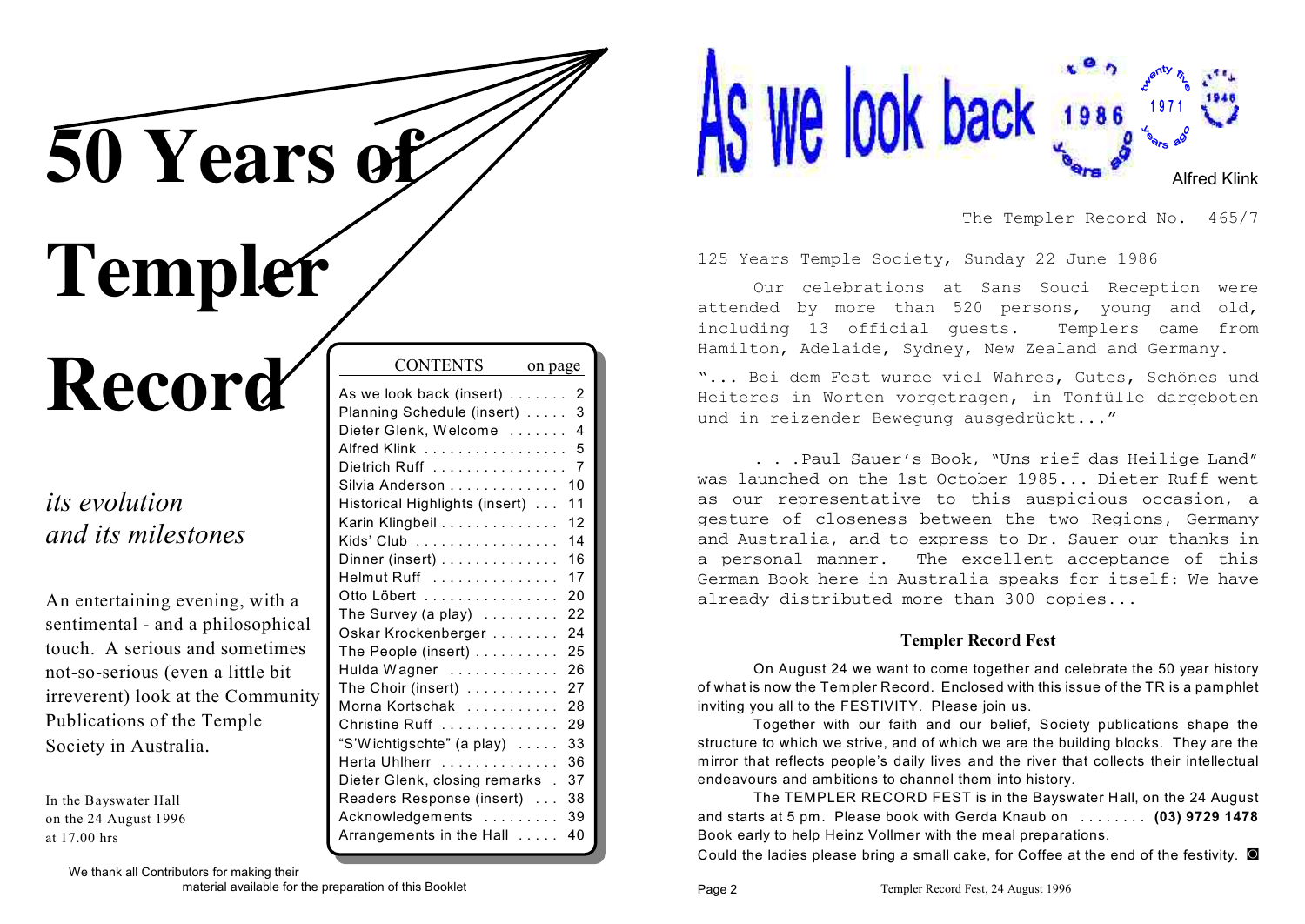## TEMPLER RECORD FEST

celebrating the 50 years from 1946 to 1996

#### planning PROGRAM schedule

The Bayswater Hall is decorated with Posters showing Highlights of past Issues, and Memorabilia of Publication-Processes

| <b>START</b>                      | Dieter Glenk | Master of Ceremonies                                               |
|-----------------------------------|--------------|--------------------------------------------------------------------|
|                                   |              |                                                                    |
| Introduction                      | Alfred Klink | Templer Record and its effects on                                  |
|                                   |              | the Community $\ldots \ldots \ldots \ldots \ldots 17.05$           |
| President of the TS Dietrich Ruff |              | Templer Record and our evolving                                    |
|                                   |              | Templer philosophy $\dots\dots\dots\dots\dots$ 17.15               |
| Jugend Gruppe                     |              | Silvia Anderson Templer Record and the fundamental                 |
|                                   |              |                                                                    |
| TS Germany                        |              | Karin Klingbeil Greetings from Germany                             |
|                                   |              |                                                                    |
| Children Section                  | A Play       | Children's reactions                                               |
|                                   |              | $A$ short sketch $\ldots \ldots \ldots \ldots \ldots \ldots 17.50$ |
| <b>DINNER</b>                     |              |                                                                    |
| Blaskapelle                       |              | Kurt Eppinger The Brass-Band plays "Tafelmusik"                    |

#### **The Creation and Evolution of the Temple Society's official Publication in Australia**

| Tatura             | Helmut Ruff               | 50 years ago, Rundschreiben, the<br>formative years, the difficulties $\ldots$ 19.00 |  |  |
|--------------------|---------------------------|--------------------------------------------------------------------------------------|--|--|
| East Malvern       | Otto Löbert               | Circular of the Temple Society in Australia<br>Central Park Rd, East Malvern  19.15  |  |  |
| A Play             | Heinz Arndt               | The Survey (a short monologue) $\ldots$ 19.30                                        |  |  |
| Bentleigh          | Oskar Krockenberger       | Life with "the Doctor" $\dots\dots\dots\dots$ 19.35                                  |  |  |
| Elders             | Hulda Wagner              | The Templer Record $\ldots \ldots \ldots \ldots 19.50$                               |  |  |
| The Choir          | Annette Wagner            |                                                                                      |  |  |
| Yesterday<br>J. G. | Morna Kortschak<br>Editor | A new Face for the Templer Record 20.15<br>Templer Record Supplement 20.30           |  |  |
| A Play             | S' Wichtigschte           | about the "Templer Record" $\ldots \ldots 20.45$                                     |  |  |
| Today              | Herta Uhlherr             | So far so good, what now? $\ldots \ldots \ldots 21.00$                               |  |  |
|                    |                           |                                                                                      |  |  |
|                    |                           |                                                                                      |  |  |

**INTRODUCTION** by the Master of Ceremonies, Dieter Glenk.

## Welcome

Welcome to you all! My name, for those who don't know me, is Dieter Glenk and I have the privilege and pleasure to be the Master of Ceremonies for this evening.

The presentations tonight will be mainly in English although there will also be some German Contributions. Timing will be very important as we have a full program with at least fifteen different segments and speakers. I would therefore like to stress that speakers please keep within their allocated time segments.

 I would like to extend a very warm and special welcome to our special guests Frau Karin Klingbeil from the Temple Society in Germany and Drs. Jutta and Martin Schreiber - please make them welcome!

When I was asked to assist with this evening I reflected on the aspect of 50 years of the Templer Record and that lead me to think why after 50 years are we Templers here in Bayswater.

It was a historic fact that it is now exactly 50 years ago that the first Templers arrived in Bayswater - the day was the 19. November 1946, the same month in which the first Templer Record (its forerunner Das Rundschreiben) was published in the Internment Camp Tatura by Mr. W. Eppinger and others.

It was also interesting for me to recall that my family the Ewald and Gottlieb Glenks were the first Templers to arrive and live in Bayswater. It was a fine sunny spring afternoon when we arrived at the Bayswater Railway Station after being met at Spencer Street Station by Mr. Rudolf Auer who had also been interned with his family in Tatura.

Rudolf Auer had found work for tradesmen and labourers on a poultry farm in Bayswater and he had in turn sponsored a number of Templer families to come to Bayswater to work at the Sunbeam Poultry Farm.

This farm was in the process of being relocated from a site in Pine Street Bayswater to a new location further west along Mountain Highway.

The other Templer families who followed within the next few months in December 1946 and January 1947 included those of Waldemar Sawatzky, Kurt and Roland Frank, Karl Wied and Abram Dyck.

In late 1946 Bayswater was a small rural community. The State Schools had about 100 pupils in 8 grades. The main store in Bayswater was Peglers on the corner of Mountain Highway and High Street. Pegler had a bakery, grocery, pharmacy, hardware, fuel, fodder and newsagency' - a true general store. Bread was delivered by horse drawn bakery cart and we went to the local dairy to get full cream milk in our "billy".

I was 8 years old and my brother Hellmut was 3. My first day at Bayswater State School was a real cultural shock. I only wore my Lederhosen once - I didn't speak a word of English and hated school until after a few weeks I learnt some English and could communicate.

Page 4 Templer Record Fest, 24 August 1996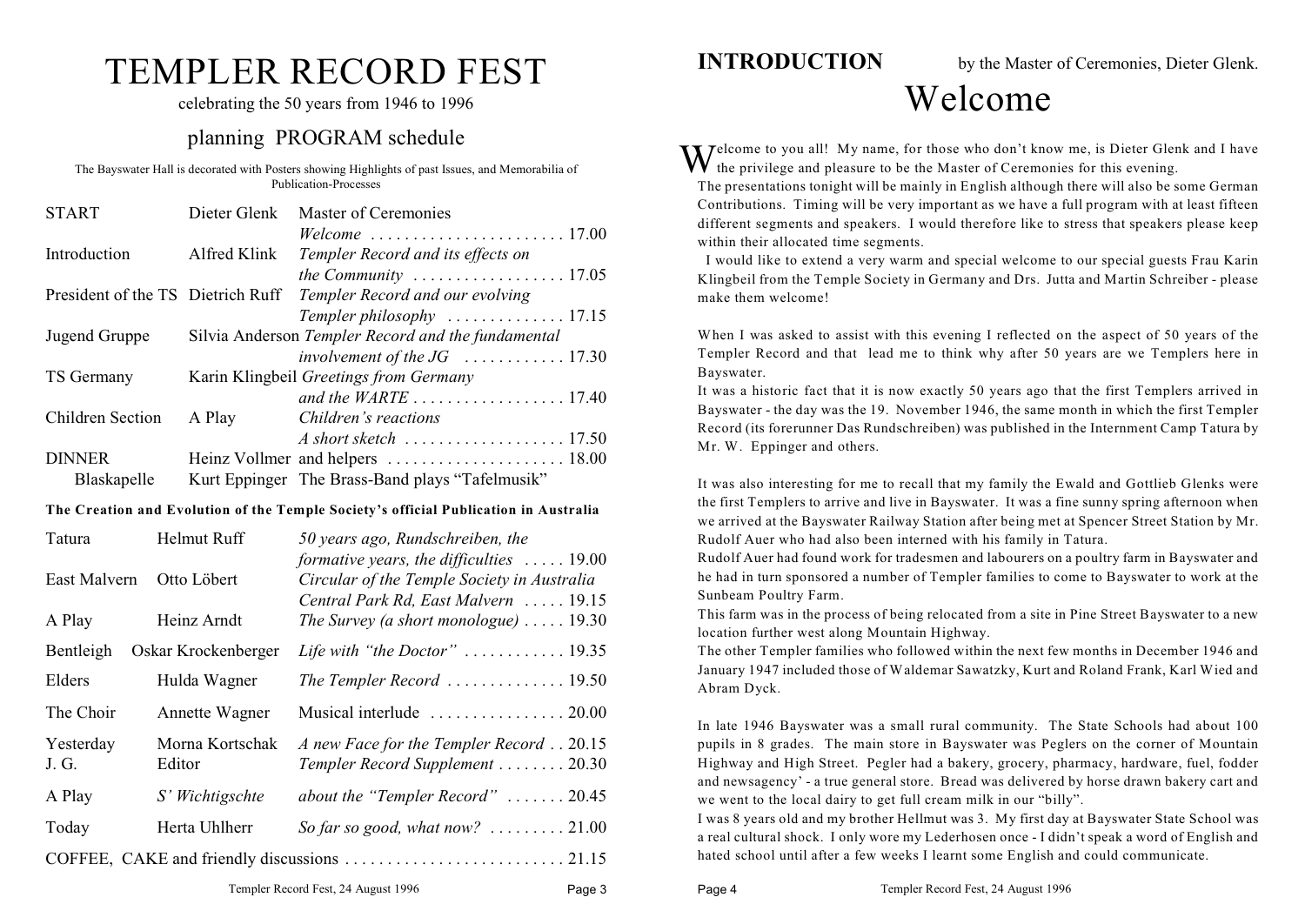Other Templer children soon joined me at Bayswater State School and our "novelty" factor wore off, and we made friends and fitted in quickly. In those days "multi culturalism" had not been invented; we were assimilated and soon took our place in the local community, holding our own both at school and sport. My Templer friends and I joined the Bayswater "under 16" football team and were accepted as "locals".

It was a great time as we grew into our "teens", before computers, TV's, Mc Donalds and plastic wrappers.

As I said earlier, November 1946 was also the year of the "birth" of the Templer Record, or Rundschreiben which is of course the subject and theme for tonight's gathering. I won't steal other speakers' lines on that subject.

It is fitting to celebrate this Golden Anniversary both as the foundation of Templers in this locality and the *Templer Record*.

I now call on the Head of the Bayswater-Boronia Community, Alfred Klink, to start proceedings this evening. Give him a warm welcome!

 $\circ$ 

#### The "Templer Record" and the Community Alfred Klink

**T** *T*e here all know what we mean when talking about the *Templer Record*. Or do we? - $\mathbf{V} \mathbf{V}$  Publications tend to chose a name that invokes a picture in the mind of their readers. Daily Newspapers are a classic example. They boldly announce their most prized attributes in their name: *Mercury*, the swift messenger; *Argus*, the all-seeing eye; *Herald*, the important one; *Chronicle*, the accurate; *Times*, the up-to-date; and *Watchtower*, the aware.

What about *Warte*, patient expectancy? All are trying to tell you something, even before you open their covers. What mind-picture do you see when you hear the name *Templer Record*?

In the lead-up to this celebration I wrote a column in the *Templer Record*, called "as we look back". Last month I gave my image of the *Templer Record*, my vision of how it serves to enhance community awareness and creates a foundation of history:

It is the mirror that reflects people's daily lives, and the river that collects their intellectual endeavours and ambitions to channel them into history.

 Out of the pages of community circulars rise the characters that guide our thoughts, form our lives and shape the social structure to which we strive.

A river nourishes the country-side as it winds its way towards the distant ocean. It supplies the ground water on which the mighty trees draw. It encourages the growth of lush green grass and the seeds that feed birds, animal and man. A watercourse sustains the people living on its banks. Just as they reach out and they dip their vessels into the river, to draw from the life-giving liquid, so reaching into community publications nourishes an intellectual need for the people and stimulates mutual awareness.

Every bit of information the river collects flows eventually into the great ocean of history, that giant reservoir of knowledge on which our understanding of the world floats. Through this link we learn to appreciate the world does not end at our front door. Complementary needs raise contributions to a level at which interaction becomes productive. It's called "cross-fertilization". It produces new ideas. People build their ideas into challenges and then into solid structures, and in this fertile environment a new town develops, community spirit is born.

Community news is an important part of our *Templer Record*. It gives the written word a human face. Local news is something everyone can instantly relate to. Joy, sorrow, love and hope; the four pillars that keep the sky from falling. From the very first issue of the Rundschreiben in Tatura, this bonded balance to intellectual and spiritual guidance made the publication a household name throughout the Society.

A silken thread runs through the pages of the *Templer Record*, tied to the milestones of member's personal lives as well as to their communal achievements. Birth, confirmation, social contribution, marriage, children, intellectual gems found along the way in God's nature, and death; a living tribute to man's struggle to come to terms with a lifelong search for meaning. All recorded in the *Templer Record*.

Human memory is a poor preserver of relative facts. Our mind constantly reworks the content of its memory in light of the current physical and philosophical environment, to keep us in the centre of the picture. That's why we must have records. The written word stays the same, even if our emotions gradually lose contact with it. A monument to life's struggle for survival. Its permanence reminds us of the constancy of change. Life is change, it needs to evolve. Communities need to evolve. We use our archival records, the ocean of memories, for inspirations to plan ahead, to anticipate change; to apply resources effectively.

So I see the *Templer Record* as a River that both collects and disseminates our intellectual achievements, and I see our archives as the ocean that stores these achievements. An ocean of memories, of ideas, and a huge reservoir of facts on community evolution. I am reminded here of Richard Dawkins' (of 'The Selfish Gene' fame) concept of Memes. An ocean full of bits of memory, memes, dormant, but each ready to blossom to life again and grow, as it pairs with a compatible thought in a receptive reader's mind.

Here, as in our genes, immortality is at work, spiritual and ideological, as we try and prove ourselves worthy of the foresight and trust our forefathers put in life's storehouse for the future. In this river, in this ocean, are their ideas and their preparations that enable us to cope with an ever-evolving and challenging environment. Bit by Bit.

Let us build on the good record of the *Templer Record*, as we continue to let its pages collect our contributions towards greater understanding of Life and the Universe, for our descendants, for the next 50 years.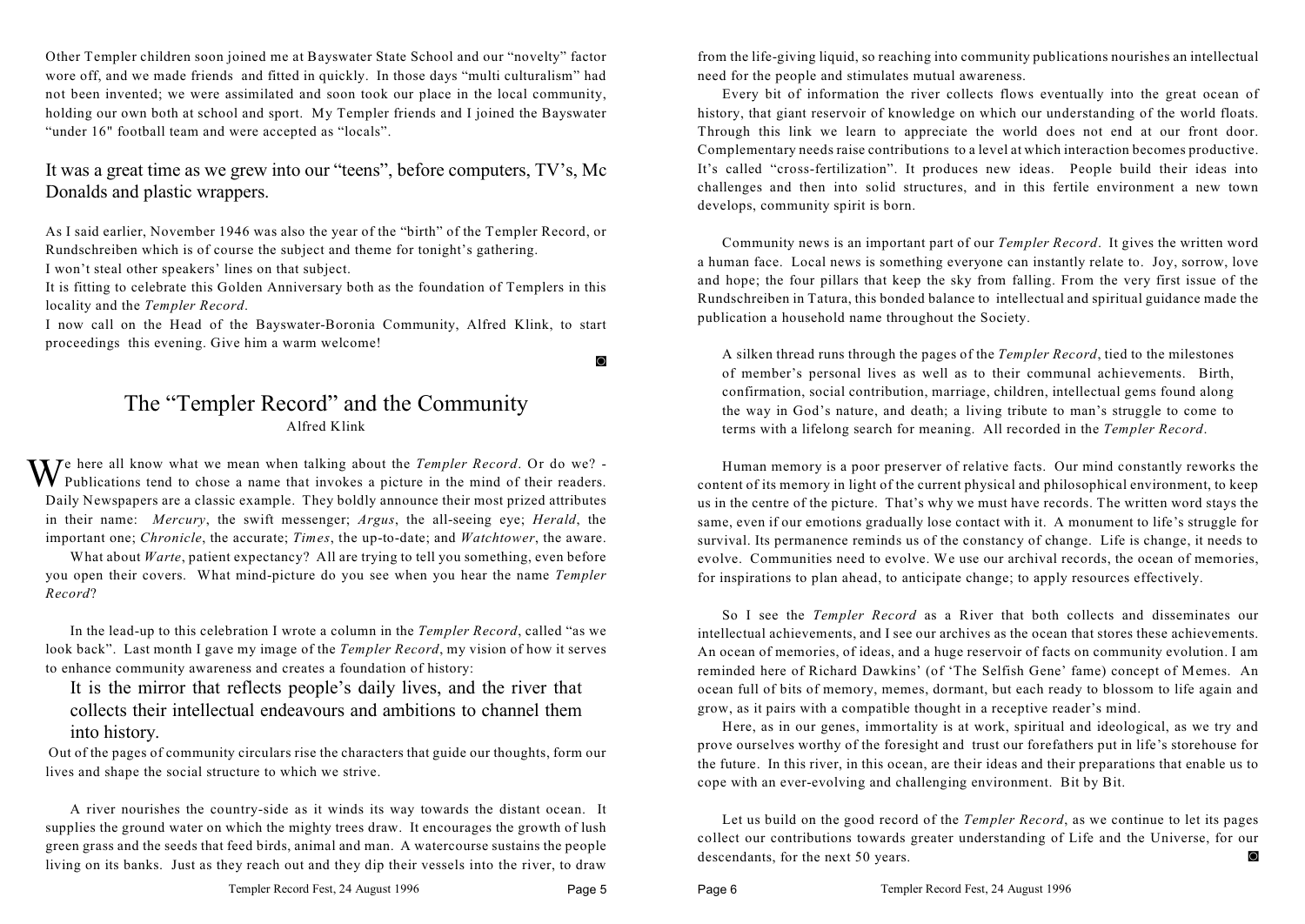### CELEBRATION OF 50 YEARS OF TEMPLER RECORD

Dietrich Ruff

## Dear Friends,

The Editorial Policy for the *Templer Record* plainly recognises the publication's important function in the working of the Temple Society Australia when it states that:

"The *Templer Record's* principal aims are to promote Templer Christian thinking, and to further communication and harmonious living amongst the members of the TSA".

Looking beyond our Australian shores it becomes evident that, as this Region's regular publication, the TR also provides a vital communication link facilitating the work of the whole Temple Society. And I deliberately say 'the whole', because only together can and do the Australian and the German sister communities constitute the whole of our Society.

The Temple Society in Germany publishes *Die Warte des Tempels* in German, and Karin Klingbeil will a little later perhaps tell us more about this long-established Temple Society journal which last year celebrated its 150th anniversary after a chequered career.

The possibility of having just ONE publication for both Regions - an English edition for Australia and a German edition for readers in Germany – may look attractive from the point of view of the spiritual as well as practical cohesion of the Temple Society and its entire membership.

However, a lot more thinking effort would be needed to develop this from a mere idea into a viable option that could be made to work in practice and serve well the needs of both Regions.

For the present, the *Templer Record* and the *Warte* both offer uniquely local flavour and a rich diversity of a serious and also just plain enjoyable nature whose mental stimulation I, for one, find refreshing.

But there is always room for improvement, and by way of example I mention the matter of keeping members and friends in one Region generally informed – by way of appropriate translations – about community life and the concerns of their counterparts in the other Region.

Although by and large this has been followed ever since the TR was established, I think it deserves to be mentioned here having regard to two factors.

Firstly, the inevitable, gradually increasing use of English in the TR; and secondly, the diminishing knowledge of the German language among the younger generation of Templers in Australia.

In the interest of fostering a sense of unity among Templers and friends irrespective of which Region they belong to, I believe this aspect to be worthy of continuing attention.

Having very briefly touched upon the *Templer Record* as an indispensable tool for the proper functioning of the Temple Society as a whole, let me now move closer to home and look specifically at our Australian Region.

My contribution this evening is meant to show the connection between the *Templer Record* and our evolving Templer philosophy.

#### What is our Templer Philosophy and how does it evolve?

In his book *Occident and Orient*, Christoph Hoffmann, the spiritual founder of the Temple Society, has this to say – and I quote from the recently published English translation of his book (p.12):

"A correct philosophy of life, a proper understanding of God and of man, is invaluable, because it is absolutely necessary for the correct appraisal of any situation; it is the only adequate compass in our journey through life."

Christoph Hoffmann then refers to true conviction, which can grow and mature only in the course of life, as the prerequisite for such an adequate compass. And "true conviction" I understand to mean unreserved belief or faith in the perceived truth.

The Templer philosophy is thus concerned with the reality of all of life. A reality that encompasses relations among humans no less than their relationship with God and his creation. In this interactive total reality of life are we to do our very own searching and thinking; are we to seek to bring to bear the gifts of the spirit in our conduct in daily life; are we to find a balance between our "inner" and "outer" worlds.

Finding and effectively putting to use this kind of balance, I believe to be basic to our well-being as whole men and women.

Free from a fixed creed and from dogmatic ties as we are, the Temple Society – as Christoph Hoffmann explicitly acknowledged – like all other religious organisations, cannot do without the spiritual bond created by a common faith and shared by its members. The essence of this our faith is reflected in the guiding principle chosen as our Templer motto, asking us to

'set our mind on God's Kingdom and His justice before everything else.'

As living beings we are embedded in the continuing process of life. We evolve with it,

Page 8 Templer Record Fest, 24 August 1996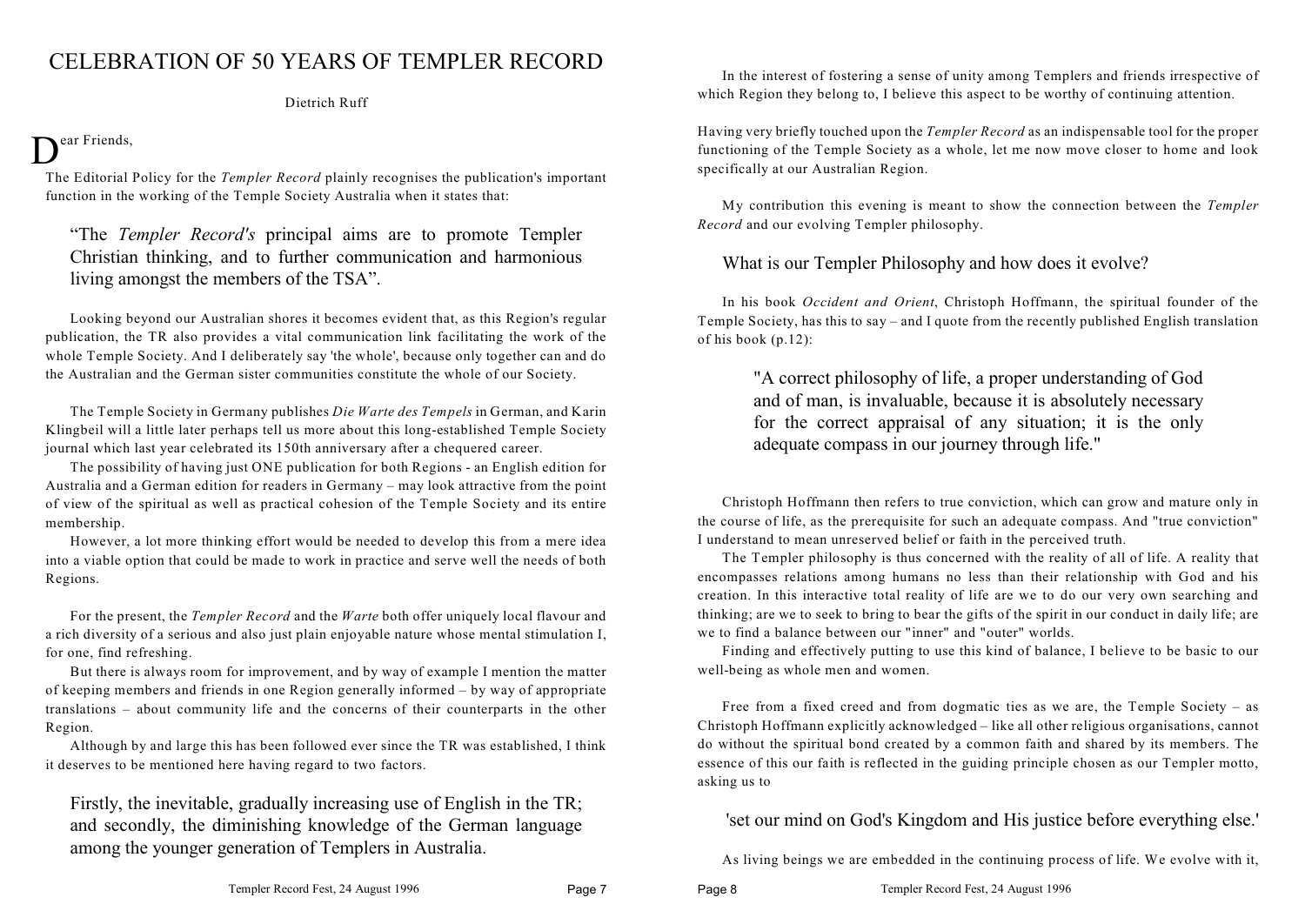and so does the Templer faith community whose bearers we are from one generation to the next.

Evolvement does not mean that useful building blocks are wilfully destroyed, or things proven to be good are arbitrarily discarded. Evolvement means gradual development in response to shifting conditions, influences and opportunities. Over our Society's 135 year history, the fabric of the Templer philosophy, of the Templer faith and of the Templer way of life, have stood the test of time and proved their mettle. In essence I believe them to be as fitting and as relevant now as they were in the years of the founding generation.

#### Why?

In my view, because we regard matters like doctrines, formal professions of belief, dogmas, sacraments and elaborate rituals as secondary, and are focussing on the one matter of primary concern, namely the original message of Jesus as the kernel of Christianity.

We Templers value this firm emphasis on the primary guiding principle expressed in our Society's chosen motto. We also value the flexibility and tolerance that are ours in matters of secondary ranking. By putting the emphasis where it counts, this approach enables us to meet life's trials from a position of inner strength and clarity. At the same time it beckons us to be open-minded, to accommodate new insights gained by our heart and our intellect alike, and to grow and expand our horizons as we experience the best teacher of all – i.e. life in all its manifestations.

So this is how I see the notion of evolvement in the context of our Templer philosophy, faith and way of life. It is not a notion of following ever-changing fashionable trends, but rather an outlook that affirms timeless truth as we perceive it, and that leads us to do as best we know how what our conscience bids us in the practical situations and circumstances we are faced with from one case to the next.

If we see to it that the *Templer Record* continues in its tradition of being a true mirror of this kind of corporate evolvement of ours as we respond to new challenges on our journey through time, then it will be more than a mere record of the spiritual, communal and social activities of the TSA, giving enjoyment and reassurance to members and friends. It will be like a window affording an undistorted view of the forward looking disposition of the TSA as a measure of its state of health.

It will also be like an ambassador of our Society. An ambassador telling the story of a much alive Templer Community, embracing as meaningful and relevant in our days the teaching of Jesus.

Then the *Templer Record* will continue to be an ambassador of our vision of a uniting Christianity, bearing the hallmark of plain credibility; of a Christianity true to its core, firmly oriented in spiritual direction and caringly flexible in execution;

#### a Christianity steadfastly looking forward.

 $\Omega$ 

#### YOUNGER SET - JG SUPPLEMENT

Silvia Anderson

O ver the years and with the age of technology, the JG's activities have changed. For instance, we now go water skiing instead of playing soccer; we now have an annual car rally, completion of which is an art in itself! Our tastes in music have also changed, (unrefined as it seems, I think our generation would much prefer Bon Jovi or Pearl Jam to the opera! ). But the old favourite, Senior Camp, still remains. Which I'm sure is quite similar to the first one at Yarra Brae. After all we still sit around the campfire together, and in the wee hours of the morning the conversation inevitably turns to religion and philosophy!

One important factor common to all these activities is, they were all featured in the JG section.

Before the inclusion of the JG supplement in the *Rundschreiben*, the early JG circulated regular newsletters around its members. As everyone was new to the country, this newsletter served as an important information tool. For example, it gave detailed descriptions of "unusual" Australian animals such as the Emu and the Kangaroo. After all, these animals that we take for granted now would have seemed very strange to the newcomers.

In December 1951 the JG had its first supplement in the *Templer Record* and by December 1952 we began editing our own section.

Ever since that first publication, the section has continued to provide important information to the community about the activities of the JG, every month, for the last 45 years or so.

Without the vital communication the JG section provides, the JG probably wouldn't be where it is today. Therefore, I would like to thank all the past, present and future contributors of the JG section for their time and effort. We REALLY appreciate it!

"Der Zweck der Jugendgruppe ist, das religiöse, geistige und gesellschaftliche Leben der Jugend im Sinne der Grundsätze der Tempelgesellschaft zu fördern."

By observing this early motto of the youth group, we can see the fundamental aims of the JG have been held up, although in later years we have gradually become more of a social group rather than a religious entity. Either way, the JG is still going strong, as it is plain to see in the pages of the JG section every month.

By looking at the early JG sections, I have managed to capture a glimpse of our youth group in its early years. (Although it took me a while, due to my mediocre grasp of the German language! )

Die Jugendgruppe was formed in the late 40's after many members of the Temple Society

Page 10 Templer Record Fest, 24 August 1996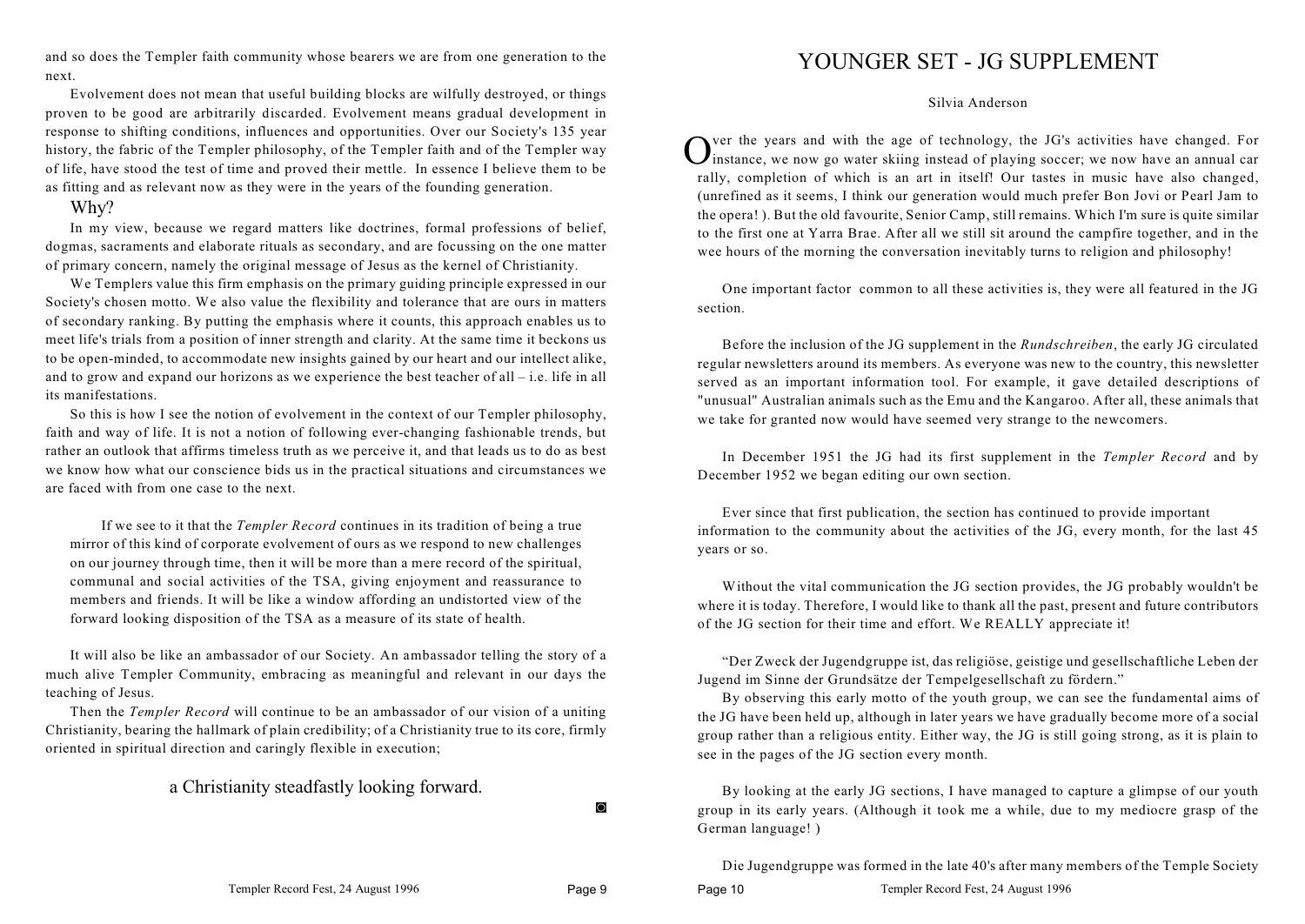settled in and around Melbourne. The main activity which brought the youth together were the regular dances at Burnley.

Other activities which the early members of the JG engaged in included, Sport, Art and Music (which included visits to the opera), and religion and philosophy discussions.

In 1951 the JG campaigned for a playing field and in January of the same year work on it began. This playing field was mainly used for soccer and later the Templer Soccer Club was formed.

Also in 1951, the first JG constitution was written and made the JG an official entity. In the same year a room was set aside in the "Gemeindehaus" in East Malvern for a clubroom.

Now that the JG had their "Statuten" and their "Klubräume" all they needed was a committee to run the group. The positions were President, Secretary, Treasurer, Clubroom, Editor and two general committee members. These positions are generally the same as today, although the differing positions include: Art, Sport, Dances, and Library, which we do not have a need for anymore.

| Some Historical Highlights      |                 |               |  |  |  |
|---------------------------------|-----------------|---------------|--|--|--|
| The first publication           | RS <sub>1</sub> | November 1946 |  |  |  |
| <b>Cyprus Departure</b>         | <b>RS 23</b>    | January 1949  |  |  |  |
| <b>Central Park Road</b>        | <b>RS 38</b>    | April 1950    |  |  |  |
| <b>Early Sommerfest</b>         | <b>RS 61</b>    | March 1952    |  |  |  |
| <b>JG</b> Supplement            | <b>RS 82</b>    | December 1953 |  |  |  |
| <b>Milestones of the TS</b>     | <b>RS 214</b>   | December 1964 |  |  |  |
| <b>First Children's Section</b> | RS 231          | May 1966      |  |  |  |
| The first bound Issue           | TR 251          | January 1968  |  |  |  |
| <b>First English Editorial</b>  | TR 338          | April 1975    |  |  |  |
| <b>New Cover Design</b>         | TR 368          | June 1979     |  |  |  |

As we pass through life we are history in the making. And history resides in pictures and in the written word. A wealth of Templer history is stored between the covers of the *Templer Record.*

#### GREETINGS FROM GERMANY

Karin Klingbeil

This is another opportunity for me to pass on greetings from Germany to all of you. Today after a stay of about five weeks - I know many of you personally. When I was first after a stay of about five weeks - I know many of you personally. When I was first introduced to you by Dieter Ruff at Saal in Bentleigh I said that I know a lot of names but I was lacking the faces and persons belonging to them. This has changed very much and it means a lot to me to now thank you face to face. I felt a very warm welcome, so much friendliness and so many of you were looking after me! Until now I have appreciated my stay very much and I surely will continue to do so until in a week's time I'll return to Germany. Very much enriched by all the experiences I have had here.

I am happy to be here to celebrate with you the fiftieth anniversary of your circular, the *Templer Record*. Fifty years are a long time and much work and effort has been put into all the editions over these years. Not only from the technical point of view - for just like the *Warte* the *Templer Record* is also put together, set and finished by yourselves - but also regarding the combined racking of brains over many contributed articles.

Let us realise that apart from personal correspondence, both *Templer Record* and *Warte* are the only means the TSA and TGD have of regularly informing (and keeping in touch) on events taking place in the other region. By means of our circulars TGD members are able to follow the community life in Australia and vice-versa. It is through reading the names in the circular that you get an idea about them. Although I thoroughly emphasise the worth of personal contact as I am experiencing it now. I will now not forget the many names I had read in the *Templer Record*. So besides its actual aim to inform the Australian members and friends, the *Templer Record* fulfills at the same time the task of keeping contact with the German region. Now that I am acquainted with your communities , the *Templer Record* will have much more value for me!

As Peter Lange already wrote when honouring the *Templer Record*, he recognised while looking through many issues how intensively the *Templer Record* had been characterised by your former regional head, Dr. Richard Hoffmann, over many years. His religious contributions are invaluable concerning the spiritual foundations of our society.

Thinking about something the TGD might hand over as a gesture on the occasion of Templer Record Fest, Peter Lange had the idea to copy out the exceedingly important report of Dr. Richard Hoffmann on the seminar concerning "Fragen des Christseins" which he held in Stuttgart/Germany.

Peter Lange undertook this task so that this report may take renewed effect. It is written in English, describes our faith, in an abridged version, and as such could be used by the Elders as a basis for discussions about faith in future.

I congratulate you on your Templer Record jubilee and present this folder to Dieter Ruff with best wishes from the TGD.

 $\circ$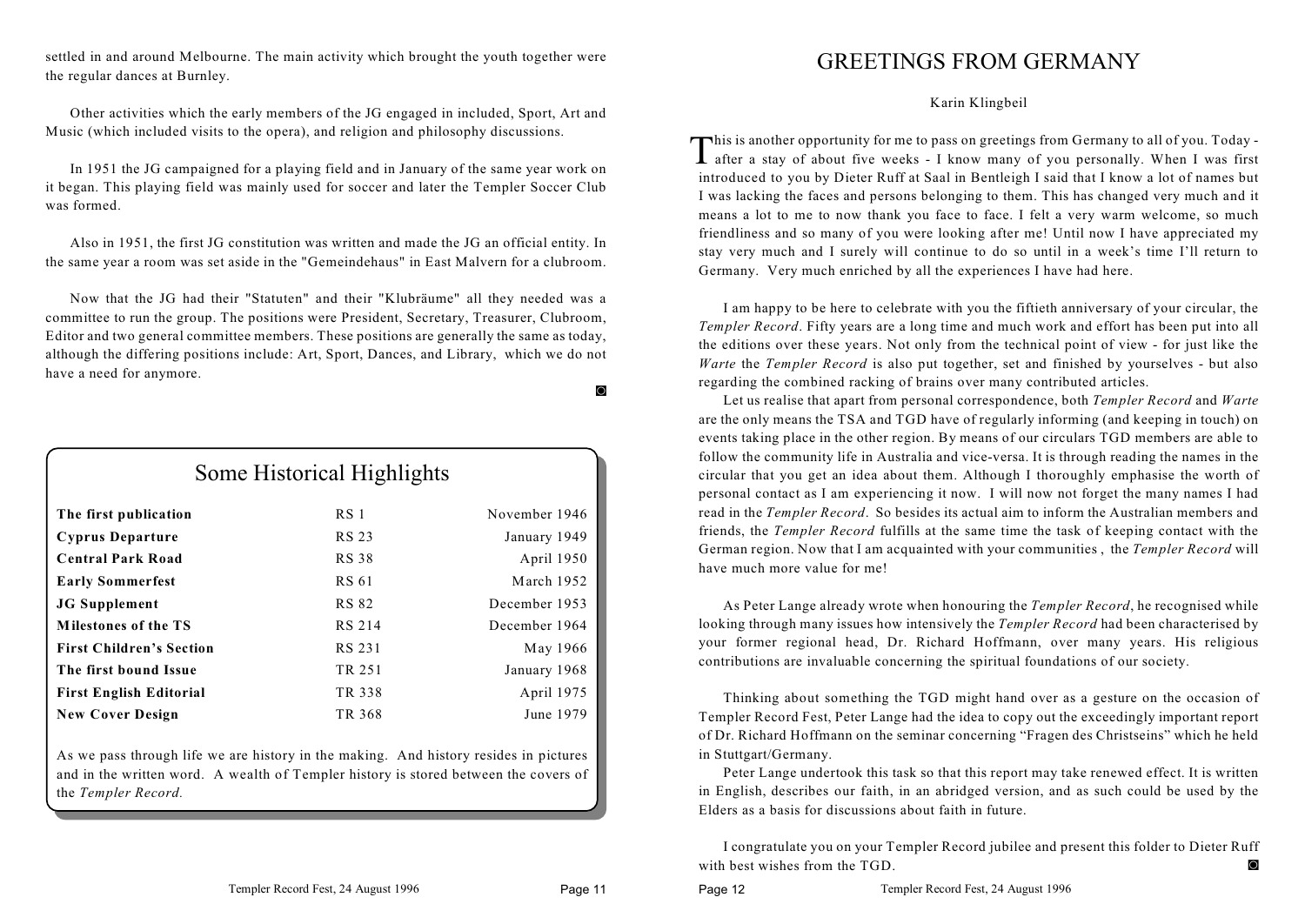#### A Templer Record page of the "KIDS' CLUB"

An actual page from the October Templer Record 1996

#### **TEMPLER RECORD FEST**

Kids' Club took part in celebrating 50 years of the *Templer Record.* 20 children gave a presentation of things that have appeared in the Children's Section since 1966. They represented the mothers (who wrote the section); jokes; Joseph, Mary, Hopitoo the Kangaroo (all of whose stories appeared therein); the birthday greetings, craft activities, poems and word searches.

The **word search** that was used at the celebration is recreated here for you to do.

#### **Words to find**

| Templer<br>Record          | T             | E | M             | $\mathbf P$  | L              | E | $\mathbf R$   | $\bf J$      | N            |
|----------------------------|---------------|---|---------------|--------------|----------------|---|---------------|--------------|--------------|
| Fifty                      | D             | A | N             | I            | E              | L | E             | I            | A            |
| Years<br>Alastair          | $\mathcal{C}$ | A | K             | I            | D              | S | $\mathcal{C}$ | Η            | V            |
| Amara<br>Amy               | I             | R | L             | D            | S              | H | $\mathcal{O}$ | $\mathbb{R}$ | E            |
| Daniel                     | S             | A | E             | I            | $\overline{O}$ | N | $\mathbb{R}$  | ,            | $\mathbf{J}$ |
| Emma<br>Ingrid             | U             | M | $\mathcal{C}$ | L            | U              | B | D             | S            | S            |
| Jessica<br><b>Nicholas</b> | A             | A | A             | Y            | F              | I | F             | T            | Y            |
| <b>Nikolaus</b>            | L             | S | E             | M            | $\mathcal{C}$  | A | M             | M            | E            |
| <b>Nikki</b><br>Lisa       | O             | R | I             | $\mathbf{A}$ | $\rm T$        | S | A             | L            | A            |
| Jevan<br>Thomas            | K             | T | I             | N            | I              | K | K             | I            | $\mathbb{R}$ |
| <b>Kids</b>                | I             | N | G             | $\mathbb{R}$ | I              | D | $\mathbf O$   | S            | S            |
| Club                       | N             | T | H             | $\rm{O}$     | M              | A | S             | A            | ${\bf N}$    |

Use the remaining letters to make two words that describe one part of the *Templer Record.*

## Kids' Club Presentation of the Children's Section

#### 50 years of Templer Record

Participants: Daniel Beilharz, Emma Beilharz, Ingrid Beilharz, Lisa Beilharz, Martin Beilharz, Nikolaus Beilharz, Jessica Blackwell, Thomas Blackwell, Kate Blackwell, Jevan Bouzo, Tamara Bouzo, Amy Edelmaier, Jessica Edelmaier, Alastair Herrmann, Monika Herrmann, Nicholas Herrmann, Krista Imberger, Nikki Imberger, Stefan Imberger, Amara Wagner.

*Youngest children sit at the front of the stage. They hold up the date signs.*

#### **DATE 1966.**

*Three mothers (children) in front of the curtain.*

We have a great Templer Record, By our children it is ignored. There's nothing for them to read, A children's section we need, With poems and stories about bible folks, Competitions, pictures, puzzles and jokes.

"Kommet Kender, es isch Zeit 's Kenderblättle im Rundschreiba lesa"

"Come here, kids, it's time to read the children's section of the Templer Record". *Mothers 'open' the curtains to reveal a large Templer Record cover. All subsequent presenters appear from between the covers of the Templer Record. When they have finished, they sit at the front of the stage.*

#### **DATE 1960**

#### **Thankfulness**

Dear Children, have you ever thought How wondrously God the world has wrought? There are always flowers to admire And birds that fly from tree to spire, The sun shines gaily, The clouds fly on - A great delight to gaze upon. And if you look to the heavens by night Enjoy the stars in their glory bright, They shine and tell of wonders untold If you listen with senses fully unfold. All this and more God made for you, And constantly He guides you too-So thank Him warmly day and night For making the world so lovely, so bright.

*This poem was written by a mother for the Templer Record.*

 $\circ$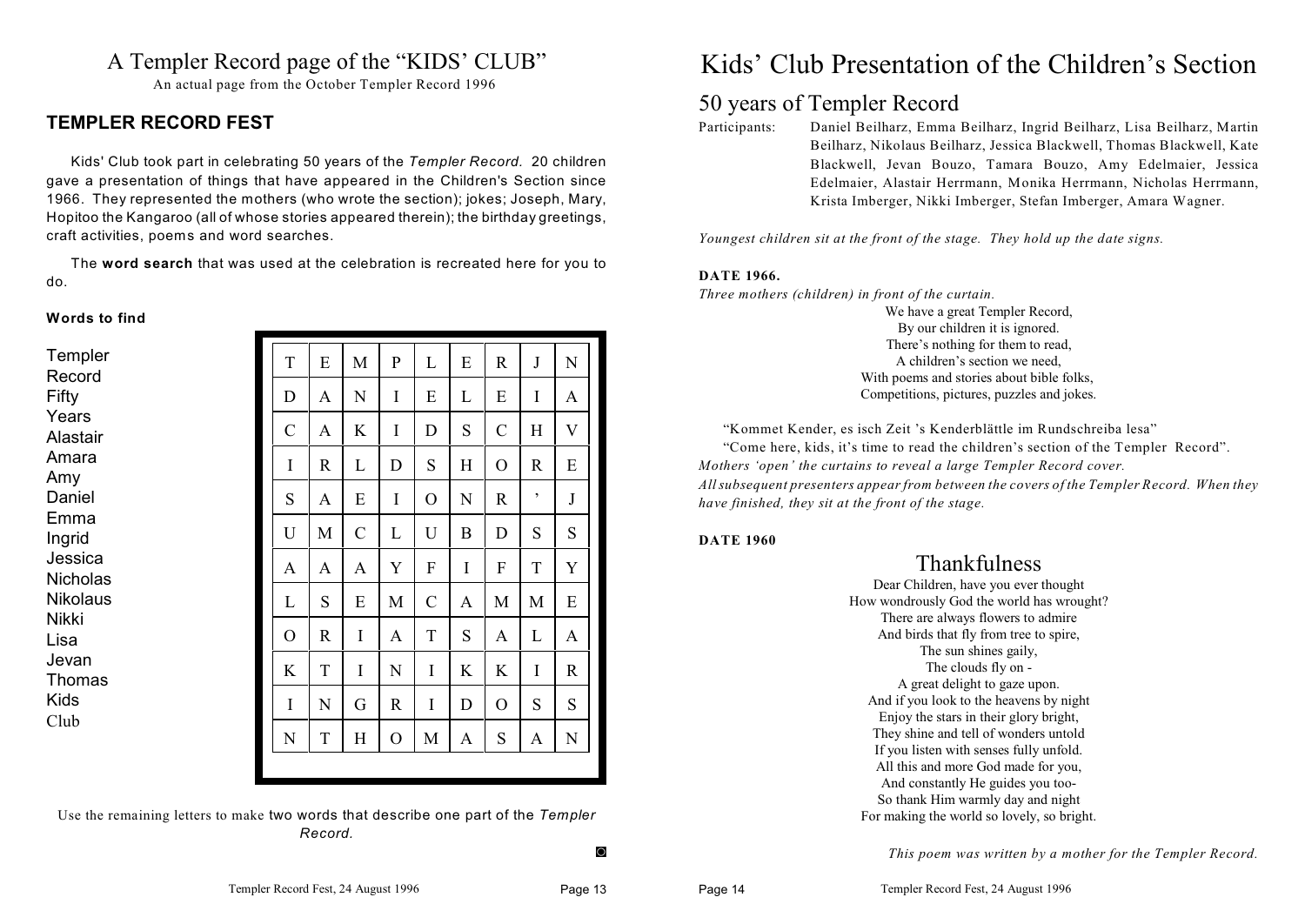#### **DATE 1970**

#### *Joseph with his multi-coloured coat*

Hi. My name is Joseph, I got this special coat from my father, because I was his favourite son.

I appear in the Old Testament of the Bible. My story was retold in the Children's Page, as were the stories of my friends like: Moses, Jesus, Gideon, King Solomon and David.

#### *Mary with baby Jesus*

The Christmas story was told many times in the Templer Record.

#### **DATE 1980**

#### *Kangaroo.*

The story of Hopitoo the Kangaroo was in the children's section.

#### *Three jokers*

There have been lots of knock, knock jokes in the Templer Record Please join in with us:

#### Knock, knock

Who's there? Howard Howard who? Howard you like to be outside for a change?

#### Knock, knock

Who's there? Major Major who? Majhor answer didn't I.

#### Knock, knock

Who's there? Ghana Ghana who? Ghana make you laugh.

#### *Children dressed up as a word search*

I made many people search for words in the Templer Record. (See page 13)

#### **DATE 1990**

*Child dressed as stained glass window.* 

You could learn how to make me in the Children's section.

#### *Birthday cards.*

Our birthdays appear in the Templer Record

#### Mothers:

The Templer Record children section has been a community effort, many people have helped make it special.

#### **DATE 2046**

We hope that there will be another 50 years of *Templer Record* to celebrate in the year 2046.



*All children get their baskets of flowers to distribute to all tables.*

We would like to thank everyone that has contributed, and will contribute, by handing out special flowers to all!

## DINNER

Heinz and Heidi Vollmer, with an army of young helpers, served a beautiful and delicious Dinner to all the 165 people present. The unanimous vote of appreciation from the assembly was well deserved.

The Dinner itself had been a big drawcard for the evening. Much of the \$1700 community profit of the Templer Repord Fest was due to their thoughtful and efficient preparation.

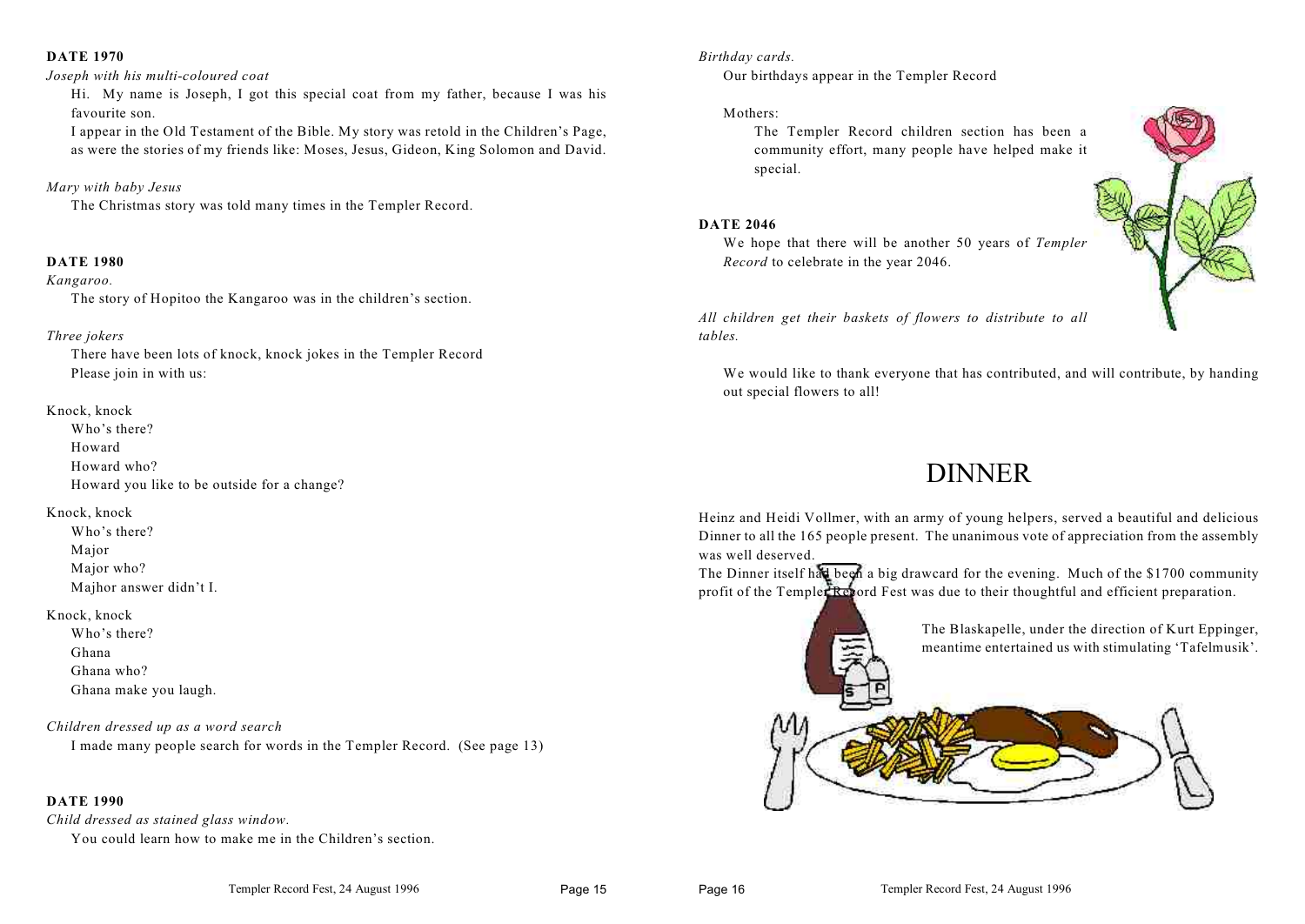### Fifty years of Templer Record - Birth of the R.S.

#### Helmut Ruff

Fifty years *Templer Record* - four brief words - to us, though, full of meaning! Just imagine what it would have been like without our circular, the "Rundschreiben", the "Blättle", our ifty years *Templer Record* - four brief words - to us, though, full of meaning! Just imagine *Templer Record*. It has kept us informed of happenings within, as well as outside our community; and through it, our Elders and others, have tried to keep the religious Templer ideals alive.

How did our *Templer Record* start? What was it like 50 years ago? Let us go back briefly to 1946:

The war had ended just over a year ago. The largest group of Templers was in devastated Germany, living in terrible circumstances, often near starvation. Many of the men were still away as prisoners of war.

The second largest group, some 535 men, women and children was in Australia, brought from Palestine in 1941 to be interned here.

The rest was in Palestine, still interned in the agricultural settlements, trying to keep the farming business going amidst the escalating Arab-Jewish conflict.

Earlier in 1946 the Templers in Australia had been officially notified that they would not be permitted to return to Palestine, where most of them had been born and where all their property was.

Following a thorough investigation, the Australian Government had decided that the Templers interned at Tatura could remain here.

(For more details of this subject Istrongly recommend the informative article by our president in the current issue of the *Templer Record*, it should be of special interest to our younger members) .

Many of the Templers in Germany, seeing no future for themselves in that devastated and partitioned country, had indicated that they wanted to join those already here.

From about mid-1946 the Australian Immigration Department assisted actively in finding work and accommodation for our members. This was a slow process, as there was a great shortage of housing.

In August 1946 the first Templer internees were released; more and more followed. They dispersed widely over Victoria and South Australia, some to Sydney and a few to Queensland. It was not an easy time for our parents and grandparents. After almost seven years of internment behind barbed wire, where you were told what you could do and what not, you suddenly became responsible again for the welfare and the future of your family, and after being a member of a very close-knit community you were suddenly all by yourself in a strange, foreign , sometimes hostile environment, speaking a different language.

This then was the situation when our first "Rundschreiben" appeared. The leaders of our Society in the internment camp realised the need to keep in contact with the now dispersing

members, in order to keep them informed of what was happening here and overseas and also to encourage them to keep to their Templer faith.

The FIRST OFFICIAL CIRCULAR was dated 15th November 1946. It begins, very loosely translated:

 It is now almost three months since the first of you left camp. It is our intention to keep in contact with you and we consider it of the utmost importance that you will keep up this contact with us and with each other. There may come a time when we will have to join forces again to accomplish tasks which confront us as a Society and which we may have to undertake for our members in Germany and Palestine. To preserve this contact and cohesion is the purpose of this circular. At present we cannot write to everyone, so please pass this circular on to those near you and to anyone you may meet. -

So far Rundschreiben No 1.

It appears that the first Rundschreiben was typed, with as many carbon copies made as the typewriter could possibly produce. Three were posted to certain members and they then passed them on to others. Our file copy was one of these carbon copies. It was posted from Tatura to Fritz and Anne Bulach in Gerang Gerung (in the Wimmera, between Dimboola and Nhill), by them to Alma Imberger and to Hans Richter in Marysville, from there to Hermann and Ernstine Beilharz in Mount Macedon and then back to Mr. Max Frank in the internment camp, where it arrived a month later.

Mr. Max Frank attended to the business matters of the Templer committee in the camp at that time. Our office copy had to be re-typed years ago as its condition had deteriorated so much.

As more and more people left the camp, more copies were required. These were then made on the camp's roneo machine. Our members who attended classes in the camp school or some of the "further education" sessions, would remember the duplicated sheets produced on this machine. It did a great job for many years, despite driving its operators sometimes nuts, when, for instance, the ink went everywhere including your hands and clothes, when the sheets of paper slipped or stuck together or when the stencils tore.

The SECOND CIRCULAR, of 18th DECEMBER 1946, carries the eventful news that our members in Palestine had been notified on 27th November by a representative of the Palestine Government that they would be deported to Germany. This was a great shock. It meant the end of 80 years work, of the achievements of three generations! Further, that on 11th December the major portion of the Sarona land, including the actual village, had been sold to the Jewish Agency for £P 420 per Dunum (1000 square metres). Our representatives in the Tatura camp had immediately applied to the Australian Government for permission to bring our members from Palestine and Germany to this country.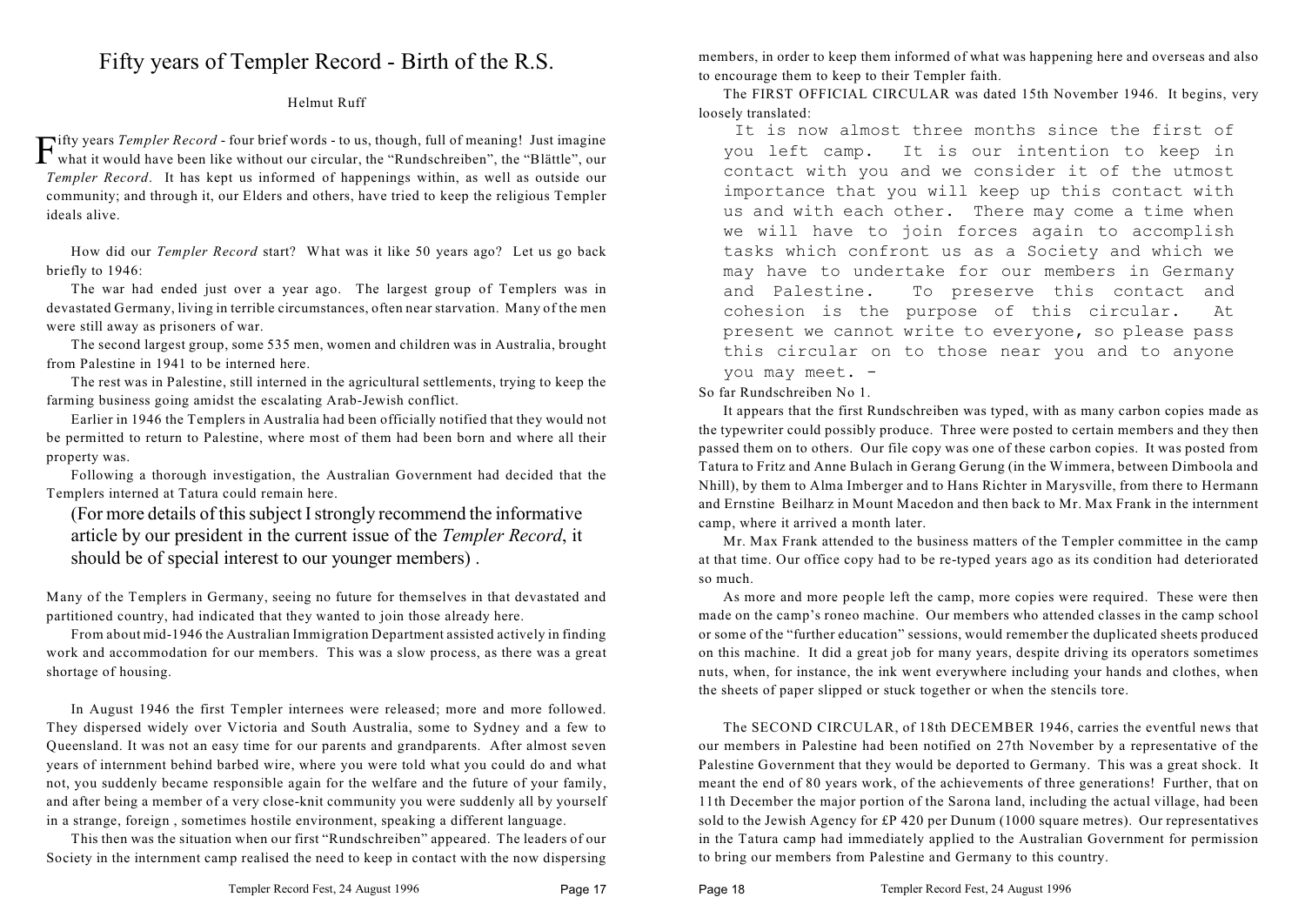CIRCULAR NUMBER 4 of 12th MARCH 1947 carries a hand written note: 175 printed, 150 mailed out. I assume that the balance was distributed to those still residing in the camp. It mentions, amongst other news, that the transfer of money from Palestine to Australia was still not allowed except for minor sums, but that our members in Palestine had received permission to send 525 post parcels to their relatives in Australia. (I can still remember when these started to arrive, many had been damaged, items were missing, some parcels never came).

RUNDSCHREIBEN No 5 of 26th April 1947 reports that more and more members were enquiring about the possibility of settling together somewhere. This, however, would not be possible as yet, as the necessary funds were not yet available, as no decision had been made about our friends in Germany and Palestine and about our property there and as the Australian Authorities had advised that nothing should be undertaken until final decisions had been made overseas.

CIRCULAR No 6 of 11th JUNE 1947 reports: "Our people in Palestine still know nothing further about their future. We cannot rely on any funds coming from there, nothing has changed. In Germany a total of 835 Templer men, women and children and 101 friends have put their names down for migration to Australia,

The Templer council in Australia has decided on a monthly contribution of 4 shillings per family or single wage earner to pay for administrative costs."

This circular is the last issued from Interment Camp 3. The next one, dated 9th September 1947 was written in Melbourne as Mr. Wilhelm Eppinger had in the meantime left camp and had found accommodation in Canterbury.

All the circulars had been written by Mr. Eppinger and he would continue to do so for several more years until Dr. Richard Hoffmann took over this work.

In addition to all the "worldly" matters that were of great concern to our members in those times, the Rundschreiben always offered something for the "inner man", trying to strengthen the faith of our members: "Man does not live on bread alone!".

In circular No 7 Mr. Eppinger writes that he would endeavour to cater for the religious or spiritual needs and he emphasises the importance of preserving the religious cohesion in our community for, without this, our community would not endure for long, An important step forward in this was the announcement that, in future, monthly meetings would be held in the afternoons of every fourth Sunday in the Quaker Hall at 20 Russell Street in Melbourne.

The men who provided leadership to the Templers in Australia at that time, who supported Mr. Eppinger, were Messrs. Jone Frank, Max Frank, Friedrich Aberle, Fritz Bulach, Walter Hoffmann, Fritz Lippmann and Gottlieb Ruff. They had all been members of the greater council of the Temple Society in Palestine before the war, or served the Temple Society communities in some other leading capacity.

I have tried to give you a brief glimpse of the origin of our *Templer Record*. We owe it to our Elders of those years who foresaw the need for such a circular in order to provide the spiritual and the temporal ties which assisted in keeping our widely dispersed members together in what was to become the Temple Society Australia. 4

#### **THE CIRCULAR**

Otto Löbert

ere in Australia our "Blättle", the unofficial name given to our former "Rundschreiben", is still used<br>for our present Templer Record - among us older ones anyway. The name *Rundschreiben* for ere in Australia our "Blättle", the unofficial name given to our former "Rundschreiben", is still used communication with members in a temporary situation, was used by the Regional Council in Stuttgart, in November 1939, with their

"Erstes Rundschreiben der Gebietsleitung der Tempelgesellschaft".

During the war years 1941 to 1945 they were discontinued, presumably because of shortage of paper; they resumed in December 1946 with NO 18 and ended before September 1949 with NO 26. From then on *Die Warte des Tempels* was published in Germany. These short diversions should be of particular interest to Mrs. Karin Klingbeil, our TGD visitor-delegate with us tonight

The idea of a Rundschreiben for an emergent was taken up by the newly constituted *Vertretung der Tempelgesellschaft in Australien* in Camp three Tatura, as we heard from the previous speaker Mr. H. Ruff. "CIRCULAR" was the heading - the English equivalent for *Rundschreiben* - after the first few issues, which lacked this word:

| In fact, except for the period from June 1968 (which features the term 'Templer Record' for the first       |  |
|-------------------------------------------------------------------------------------------------------------|--|
| time) to June 1979, i.e. for 131 issues, the front page always featured this term right until January 1993: |  |
| Circular of the TSA.                                                                                        |  |

Mr. Eppinger wrote 33 issues (NO 7 to 39 from his home in Canterbury and, after the house at 39 Central Park Rd. East Malvern was purchased in April 1950 and converted into an office for the TSA and social rooms, two more from the new address - in all 41. After the founding of the TSA on 20.8.1950 Dr. Richard Hoffmann, having been elected Regional Head, published NO 42 etc. etc. until

NO 386 in October 1977. After that I was publisher for 81 issues. But I am jumping ahead. NO 212 was written in - and mailed from - the new office of the TSA in Bentleigh in October 1964 - and all others since then.

The difficulties with the production of so many

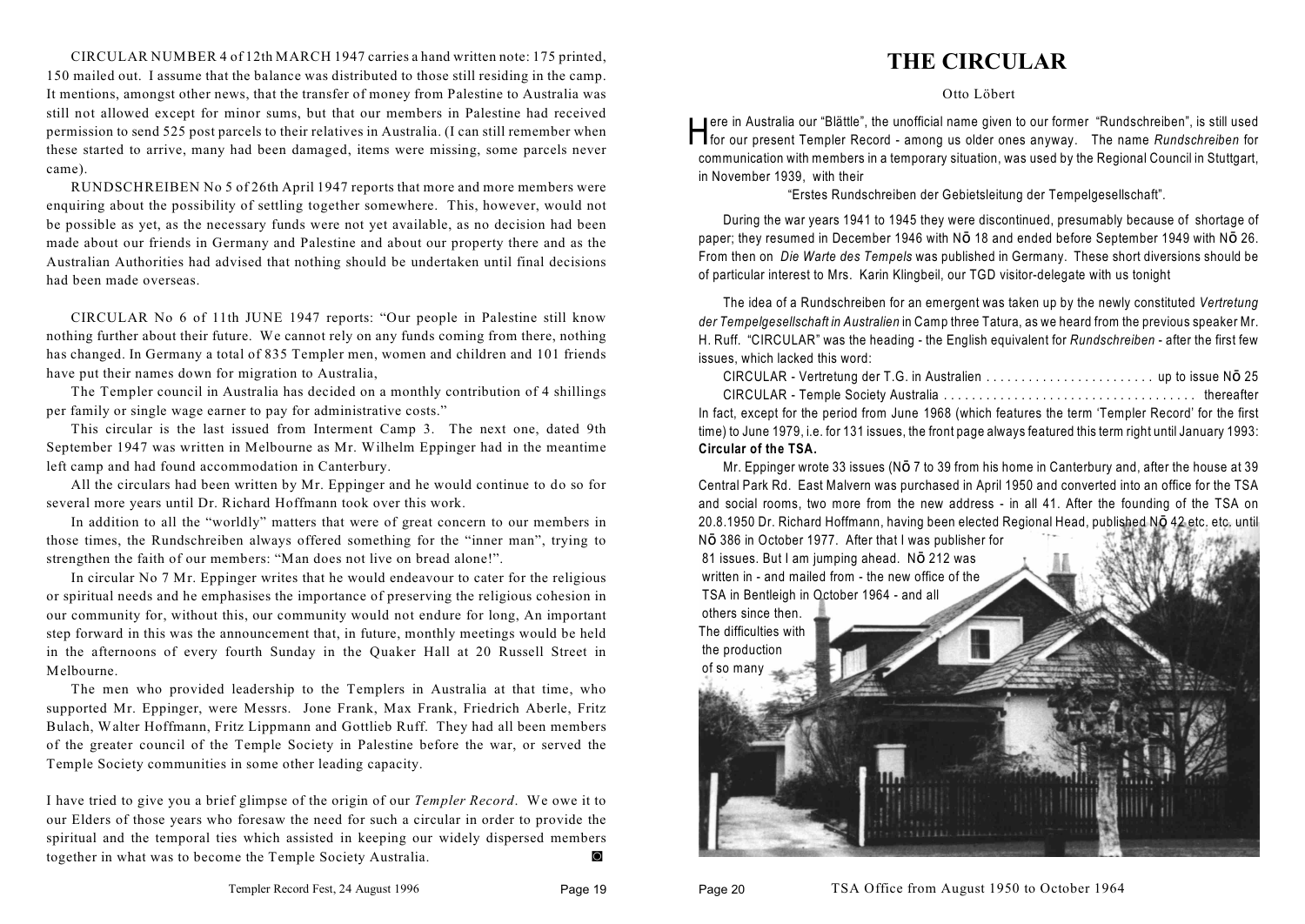circulars (around 300 each month, and later even more) was already reported on by H. Ruff earlier what a far cry from today's Computer Desktop Publishing.

The Circular used foolscap paper as the principal size from the beginning to June 1967 (NO 245) plain, unfolded, at first one sheet later up to 6 sheets at times. From July '67 the foolscap was folded and stapled, the front cover featured the new TSA office building on a white background - until June 1979 (NO 386). After this, still folded foolscap, the covers had bright colours, the words Templer Record in a left semi-circle and a stylised Australian continent symbol in the middle, and this continued til Dec. '92/Jan '93 (NO 536).

Since then we have today's front cover. The change from foolscap paper to A4 size sheets started in February '84 (NO 438)

The JG, existing since June 1949, had published its announcements in the body of the RS (e.g. in RS NO 36 of 15.2.'50: Dancing classes, an excursion to Warrandyte & a Ball at St. Kilda Town Hall) expressed the wish to have its own section - the JG Section - as part of each month's RS. They started with one sheet in January 1952 (RS NO 59) and soon expanded to two sheets, which for some time were coloured green. Much later, to further the religious education of our children, a *Kinderbeilage* coloured yellow - was added from May '66 ( $N\bar{O}$  231) - it eventually became the present Children's Section - and in a slightly different development, the Sydney Community, having till then used the RS for its public announcements, started a separate publication *"Der Tempel in Sydney"*, in all 69 issues between June 1974 and October 1981. Thereafter it was also incorporated in the RS as a separate section, now headed SYDNEY.

The different formats and front covers of the varied history of the RS/TR just described, were all shown on slides. In addition the audience was involved during the presentation with questions on significant events in the history of the TR.

More important than anything said so far is the totality of information contained in all these issues of the TR. The cross-section of articles is amazing - from religion, philosophy and sectarianism to travel, sport and entertainment. All these form the greatest portion probably of all our archival material, which we are in the process of housing properly. Now we need surveys and indexes for quick and easy access for our members and others.

In conclusion I present to you a small platter of delicacies - a short cross-section-list of interesting title headings in those publications:

| 1. | Templer Dogmas,                             | by Richard Hoffmann August 1950   |                  | Nō | 42  |
|----|---------------------------------------------|-----------------------------------|------------------|----|-----|
| 2. | Definition of the term "Darstellung"        |                                   | December 1952    |    | 70  |
| 3. | History of the Templer Kolonien             |                                   | October 1953     |    | 80  |
| 4. | Milestones of the Temple Society 1845-1961  |                                   | December 1964    |    | 214 |
| 5. | Diskussion über Moral in der Boronia Halle, |                                   | June 1968        |    | 256 |
| 6. | Founding the Templer Filmverein             |                                   | May 1972         |    | 303 |
| 7. | Founding the Ideas Commission               |                                   | October 1974     |    | 332 |
| 8. | <b>SOME FIRSTS:</b>                         | <b>First Sommerfest</b>           | March 1952       |    | 61  |
|    | (1)                                         | Weihnachts-Glückwünsche           | December 1961    |    | 178 |
|    | (2)                                         | First Residents into Altersheim   | <b>July 1972</b> |    | 305 |
|    | (3)                                         | First Saal by a Lady in the TSA   | August 1974      |    | 330 |
|    | (4)                                         | <b>First Oktoberfest</b>          | November 1974    |    | 333 |
|    | (5)                                         | First leading article in English. | November 1974    |    | 333 |
|    |                                             |                                   |                  |    | O   |

#### **The Templer Record Survey**

a telephone monologue in one act.

Heinz Arndt

Setting: The Temple Society Office, somewhere in Australia A Templer Cross is on the back wall, next to a portrait of the founder of the Society, Christoph Hoffmann. In the room is a table and a chair. A telephone, a computer screen and keyboard are on the table. A prominent rubbish bin is under the table, overflowing.

- A person sits at the table, talking into the telephone to an imaginary person at the other end. As the curtain opens, you can hear the telephone ringing at the other end, brr-brrr...
- Person: "Ah hullo, we are making a survey to find out what our members think of the TEMPLER RECORD."
	- "- -" (a long pause)

```
P More slowly, "The T e m p l e r R e c o r d!"
```
 $\left( \begin{array}{cc} 1 & 1 \\ 1 & 1 \end{array} \right)$ 

P "Yes, we have had it for over twenty years now"

 $\frac{a_{1}}{b_{1}}$  -...- -...- -"

- P "No, it is not in the Guinness Book of Records, it is not that sort of a record, it is our monthly publication."
	- $\cdots$ ,
- P "Well, perhaps you know it better as the 'Circular of the Temple Society Australia'?"
	- $\left( \cdot \right)$   $\left( \cdot \right)$
- P "The Rundschreiben?"

 $`` - "$ 

P "The Blättle?"

 $\frac{a_1}{b_1}$  -...- -...- -...- -... - -...- -...- -?

- P "Yes, that's it, that's it! I am ringing up to find out what you think about its present format and to see if you are satisfied with the literary content".
	- $``-$ "
- P "We have made some significant changes recently in its presentation. Do you have a copy there?"

 $\cdots$ ,

P "Yes, I know, it still looks the same on the outside. But have you noticed any change inside?"  $\cdots$ ,

P "No,.... I agree it is still in black and white, and it hasn't got any pictures......"  $``-111 - 111 - 111 - 111 - 111$ 

P "Yes, that would be a change, but I can't see the Elders going for it. But tell me, ..."  $"$ -...-  $-$ "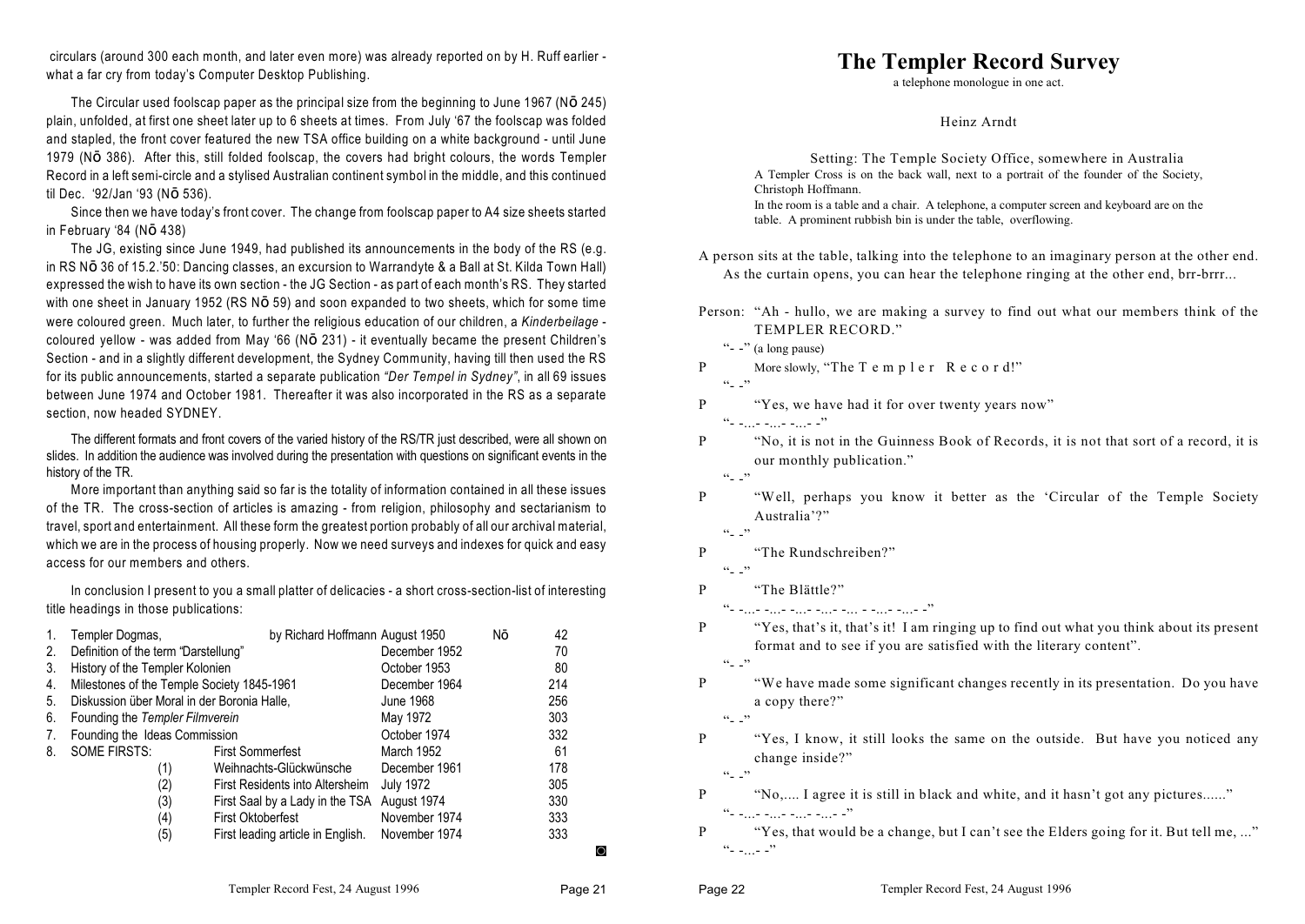| "I know, I know, but we have to consider the Templer philosophy. You know, |  |
|----------------------------------------------------------------------------|--|
| "Christian thinking and harmonious living" and all that?"                  |  |

 $C = 1.1 - 1.1 - 1.1 - 1$ 

- P "It is supposed to make it more readable, easier on the eye"  $\frac{1}{1}$  -...- -"
- P "A, yes! You find the author's name in the boxes very confusing? That's interesting. I'll just write that down".
	- $\left( \begin{array}{cc} 1 & 1 \\ 1 & 1 \end{array} \right)$

P "But don't you think people should read an article regardless of who wrote it?" "- -...- -...- -...- -"

P "I see, just a minute while I write this into my computer."

- $C = 1.1 1.1 1.7$
- P "No, I can assure you we are not deleting the INRI in the Templer T, no matter what **he** says! Can I ask you now if you would support a two tier publication?"
	- $\cdots$   $\cdots$

P "You know the TR is getting thicker all the time and we could split it..."  $"$  - ...- -...- -"

- P "It is **not** mostly irrelevant material! The Society has an obligation to become involved in wider aspects of civilisation and its problems in general!"  $\frac{1}{1}$  -  $\frac{1}{1}$  -  $\frac{1}{1}$   $\frac{1}{1}$
- P "Yes, including gun control".

reports and news."

 $\mathcal{P}_{\text{max}}$  -  $\mathcal{P}_{\text{max}}$  -  $\mathcal{P}_{\text{max}}$ 

P "Well, I agree with you there, maybe not so much of that, but then you know what **he** is like, and we **are** supposed to further communication amongst members, you know. Can I come back to my previous question?"

 $\cdots$ 



- $`` "$
- P "You don't think they would? Even if we make it a more glossy issue, a larger format that comes out only, say, three or four times a year?"

P "The one about having two distinct publications, one with

the thought-provoking material, 'liebe Freunde...' that sort of thing, and one more for community oriented

 $\mu$ <sup>2</sup> -  $\mu$  -  $\mu$  -  $\mu$ <sup>2</sup>

P "I see, I'll just write that down. Now tell me, what sort of information would you like to be included in future issues."

"- -...- -...- -...- -...- -"

P "Thank you very much for the help you have given us, I shall certainly pass it on.

Now, you think you could get your Mummy or Daddy to the phone for me, please?"

The curtain closes **and the curtain closes** 

### **Life with the"Doctor"**

Oskar Krockenberger

When I began work at the office of the TSA in 1974, Dr. Hoffmann was to me an unknown<br>and distant person. My only contact with him was when he officiated at our wedding twenty years earlier and from reading the *Templer Record*, and the latter, I must admit to my shame, was done rather spasmodically.

I realized very early that to Dr. Hoffmann words and language were of utmost importance - his professional tools in his many tasks. Regarding articles in the TR he placed great emphasis on correctness of quotations, clearly defined and set off against his personal opinions, beliefs and interpretations. Passages from the Bible or other publications had to be exactly quoted, nothing left off and nothing added, when reference was made to a particular "chapter and verse".

This was not a tedious dotting of the "i"s, but rather a humble assumption that readers of the article would have an equally precise knowledge of the quotation, or if interested enough, would check the reference.

Time of publication, to him, was not of paramount importance, but rather quality of contents. The written word remained for all to see, as long as it was available, in this case from its first publication to this day, whereas a somewhat late arrival of the TR would soon be forgotten.

This brings me to another important personality – Erich Weller. Erich introduced me to the intricacies of printing and collating the TR His tasks were presentation, spacing and correct set-up and timing of publication.

Although of vastly differing temperament, with sparks occasionally flying, they formed a formidable team in all their endeavours for the benefit of the TSA. But back to the *Templer Record*.

Two or three days before the critical time of having an article ready for publication, the lined and set-out stencils were placed on Doctor's desk early in the morning before he arrived at the office. Upon arrival he would audibly acknowledge these with a deep sigh, a wry little smile and a short, succinct comment in Arabic, in the manner of this basically gentle man. He would then settle down, look at a few books or publications and make a few meagre notations on a scrap of paper. Following that he would set up his trusty widecarriage "Adler" typewriter and insert a stencil.

Then he would begin cleaning his three pipes with meticulous care, fill them all and light one up. After creating an enormous cloud of smoke he would start typing straight onto the stencil and thus his article would take shape. All this with a minimum of corrections and astonishing typing speed. Come lunchtime he would, to my initial dismay, pick up a book which Hans Lange or Ludwig Beilharz, knowing of his keen interest in the Weimar Republic, had sent him, dealing with the achievements and failures of this period after the first World War. This, of course, had no possible connection with the articles he was to write for the TR.

I envisaged a lengthy interruption after lunch before he would resume typing. Not so! He would put down the book, turn to the typewriter, read the last sentence on the stencil and continue typing where he had left off.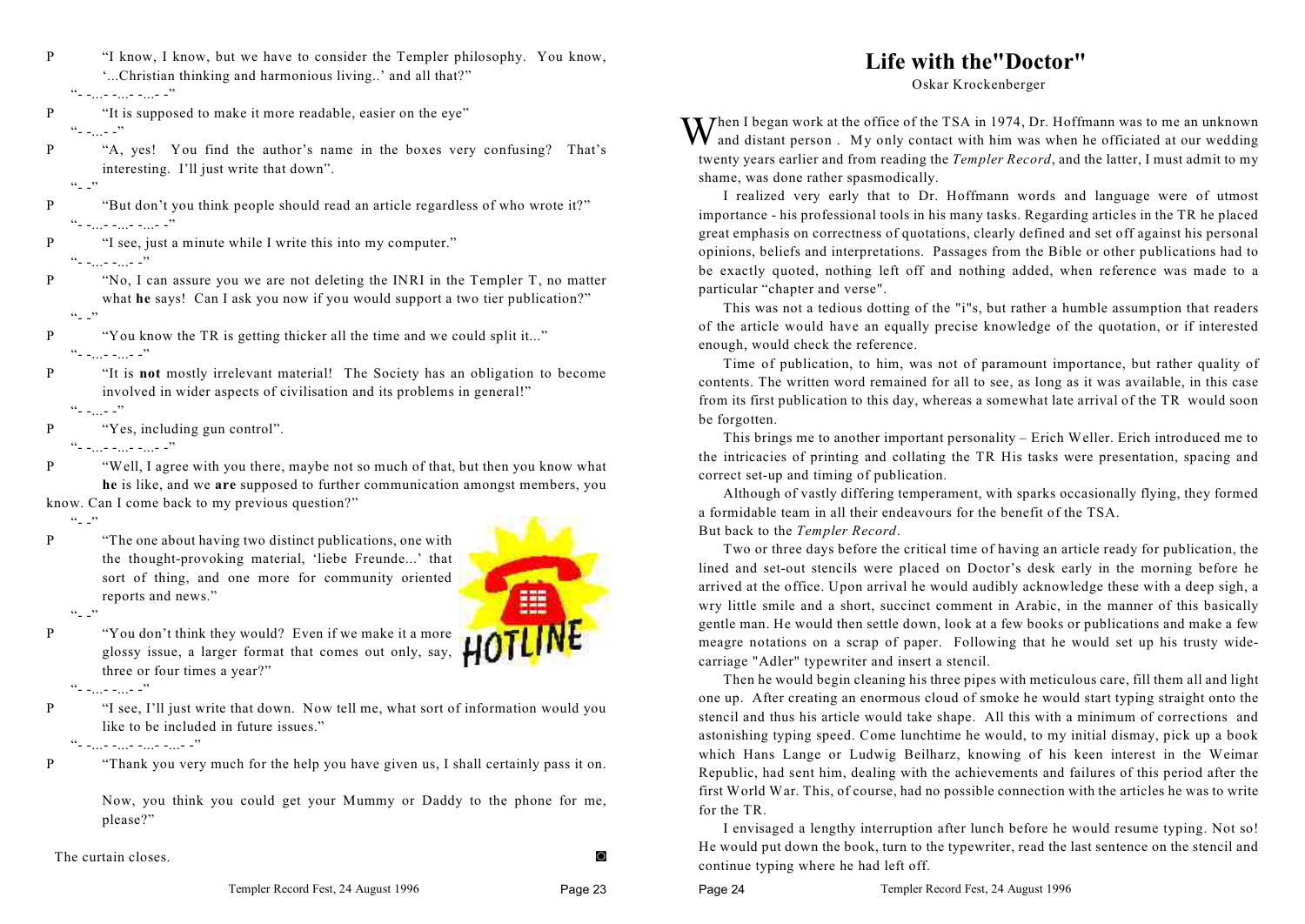Such was his power of concentration, based on a few notations on a scrap of waste paper.

There is one more point I would like to highlight, i.e. the extent to which Dr. Hoffmann's wife was part of his life and his ideas. She may not have been seen as actively participating in Templer Community life, but she was fully aware of what was going on.

 Many a time the Doctor would leave the office in the evening with a troubled heart, unable to find the right solution to a problem, or the right words to fit the occasion. He would come back in the morning, energetic and cheerful, having sorted it all out in discussions with his wife. She provided the right balance for his sharp and logical lawyer's mind.

This was my introduction to "Life with the Doctor."

If I were as adept at putting pen to paper as he was I could fill a book of interesting recollections.

 $\circ$ 

## The People

Many People have been (and still are) involved in the Production of our Society's Publication, and many a story can be told by each generation of men and women, boys and girls:

**The Editors** and their time

|                | Wilhelm Eppinger      | November 1946                |             |
|----------------|-----------------------|------------------------------|-------------|
|                | Richard Hoffmann      |                              | August 1950 |
|                | Otto Löbert           |                              | 1977-84     |
|                | Dietrich Ruff         |                              | 1985-86     |
|                | Hulda Wagner          |                              | 1987-88     |
|                | Eva Morna Kortschak   |                              | 1989-94     |
|                | Herta Uhlherr         |                              | 1995-       |
|                | <b>The Typists</b>    | and their patience           |             |
|                | <b>Proof-Readers</b>  | and their stories            |             |
|                | <b>Publishers</b>     | and their logistics          |             |
|                | <b>The Printers</b>   | paper, envelopes and postage |             |
|                | <b>The Collators</b>  | fold, staple and label       |             |
|                | <b>The Deliverers</b> | and their burden             |             |
| Writers        |                       | with their thoughts          |             |
| <b>Artists</b> |                       | with their ideas             |             |
|                |                       | and then many more           |             |

**Editor during the years 1987 and 1988**

Hulda Wagner

uring the years 1987 and 1988 I was the editor of the *Templer Record*.

Unity of the years 1987 and 1988 I was the editor of the *Templer Record*.<br>As I mention these dates, some of you might remember straight away a happy event that occurred to you or your family in these two years: A wedding, a baby born, a promotion. Others might think of grief and hardships they endured in those two years: misfortune, an accident, illness or the loss of a loved one.

For the Temple Society the month of May 1988 was a most remarkable one: Dietrich Ruff took over from Richard Hoffmann as president of the Temple Society. That caused the need to elect a new Regional Head at the Annual General Meeting in September, when Rolf Beilharz was elected.

But this evening I don't want to talk about the news or notices contained in the *Templer Record*. They are **very** important for our community life, but the *Templer Record's* principal aim is to promote both Templer thinking and harmonious conduct amongst the members of our society.

As the *Templer Record* is a community effort, contributions are always welcome which address the question: "What is God asking of me? What must I do to help bring about the Kingdom of God? How must I live to fulfil the mission assigned by God?"

Not only the Elders, but each member, has the chance to have her or his answers published, each has the opportunity to share insights or ideas.

I would like to thank all Elders and the other members who contributed in this way during the years 1987 and 1988, but let me read to you a short part of Richard Hoffmann's contribution which was published in 1988 in German. (I hope it is not too long for those who don't understand German!)

"Der Sinn der Tempelgesellschaft und aller ihrer Einrichtungen liegt darin, die Idee Jesu Christi so gut als möglich zu verwirklichen.

Er verkündigt die frohe Botschaft von der Vatergüte Gottes für alle Menschen guten Willens, von der Sinnesänderung, der Sündenvergebung und vom Reich Gottes auf Erden in der Liebe zu Gott und zum Nebenmenschen wie zu sich selber.

Jesu Botschaft hat die Jahrhunderte zwiespältiger kirchlicher Entwickling überdauert; sie ist auch heute lebendig wie damals. Sie stammt nicht aus dieser W elt, aber sie ist für sie bestimmt.

In der Tempelgesellschaft betonen wir die Betätigung christlicher Gesinnung im Alltag. W ir halten dies für notwendig und gut. Das zweite Hauptgebot des Christentums ist ja: Liebe deinen Nächsten wie dich selbst. Es steht hinter dem Gebot der Gottesliebe, dem ersten Hautpgebot, nicht zurück. Wir sprechen jedoch von der Gottesliebe nicht oft, und das hat seinen Grund.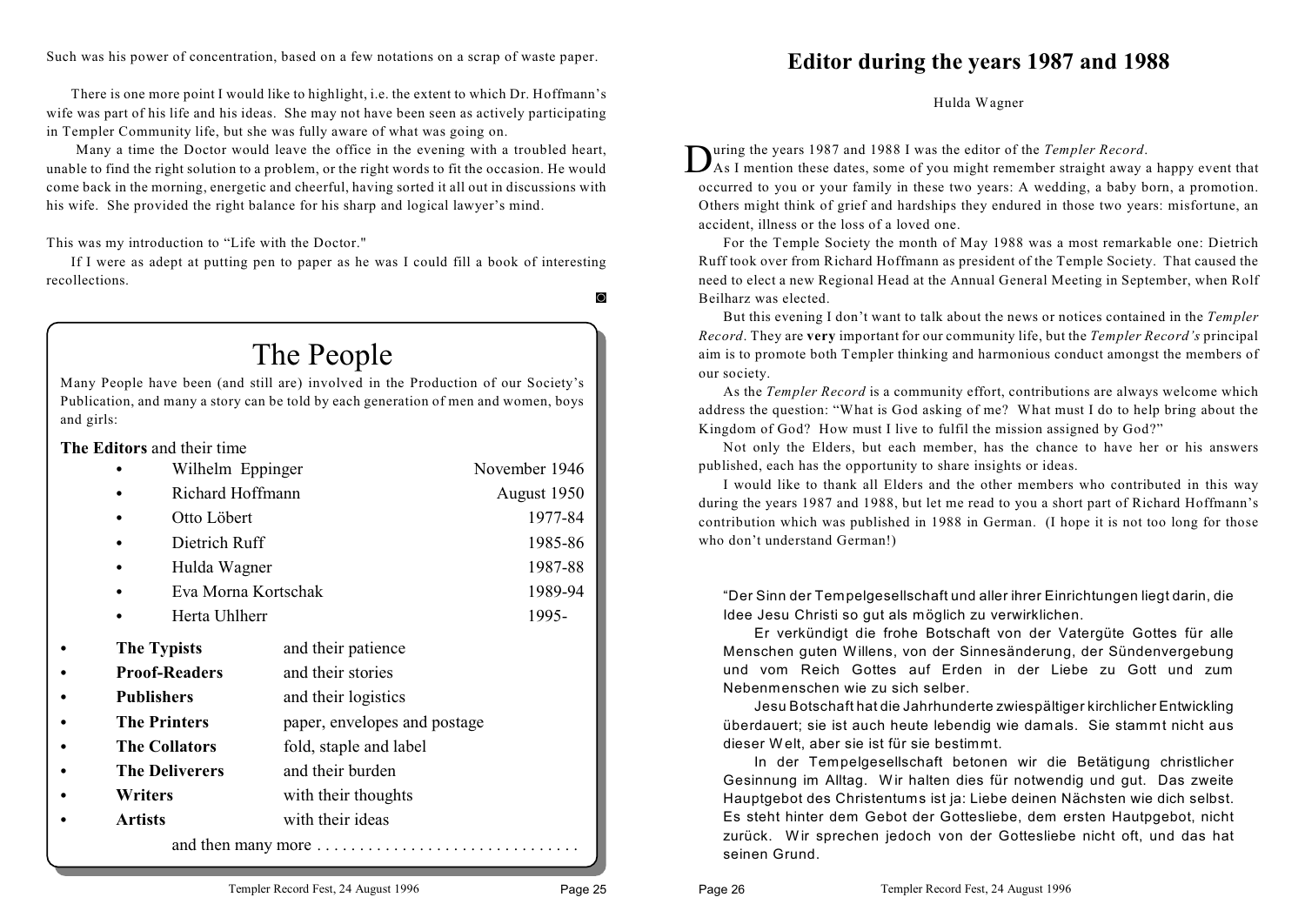Die Liebe zu Gott ist etwas Innerliches, Höchstpersönliches und ist schwer in geziemende W orte zu fassen. Es ist leichter, auszudrücken, was ihr entspricht, nämlich Gehorsam, Vertrauen und Dankbarkeit. Beide Gebote sind gleichwichtig; das zweite erhält aus dem ersten seine Begründung."

That was published 8 years ago and in the meantime Dr. Hoffmann has passed away, but new contributors are coming forward to continue the work.

To the younger generation I want to say:

You are what we were, you will be what we are.

 $\Omega$ 

## The Choir



Templer Choir Bayswater 1983

Copied from the Paul Sauer Book "Uns rief das Heilige Land". Illustration number 198.

#### **The Templer Record 1989 - 1994**

Eva Morna Kortschak

When I took over the editorship of the *Templer Record*, I thought I would have to continuously urge people to write articles. So it was a pleasant surprise for me that this was not the case. Only very occasionally I would say to someone at a particular function: "What about writing a report about this?"

But usually the contributions just came in by themselves. I never had to worry about lack of material. On the contrary, during my six year term of office, the *Record* grew from 28 (A5) pages to 40. It was a sign that people were interested and that our community was alive. So the work became an interesting and enriching experience for me.

In the program for today the heading for my section is: "A new Face". So I'll say a few words about this. When I started we did have an original and meaningful cover design for our publication. But at some stage the Regional Council felt it was perhaps time for a change. So we asked our young artists for suggestions and received quite a few which were all good. There was, for example, one which indicated symbolically the three main geographical phases of our Society, namely Germany, Palestine and Australia.

After considerable discussion we decided on our present design. It was the simplest of them, but effective because of its very simplicity and clarity. (1993).

After this, the improvement of the "inner" appearance of our publication came up repeatedly. We also received proposals from the TS 2000 committee. Yet some of them would have involved a great deal of extra work and much higher costs. So the Regional Council felt that, rather than attempting a completely new format straight away, the first step should be to get a better and clearer print. I am pleased that this has happened this year.

Perhaps the most important technical change during my term was the introduction of the computer. As the "Altersheim" had also acquired one, Lore and I were able to work there which saved us a great deal of travelling time. It also made the correcting of the typescript easier for me, for my co-reader and for Lore.

When using the typewriter we could not write our corrections directly on the typescript because it had to be photocopied later. Also, the errors on the script had to be wiped out and corrected by Lore. This meant that the words often no longer fitted into the space provided so that whole paragraphs had to be retyped. This, in turn, provided an opportunity for new mistakes to occur.

But now, with the computer, we could simply indicate the corrections on the margin of the print-out as is done with normal proofreading. Lore then put them into the computer, and if we had to make any additions, our new acquisition just changed the line automatically. What a miracle!

However, it took us some time to get used to our wonderful new equipment. Why did the computer produce letters and signs on the screen which were quite different from those expected by us? It was a great mystery. So Lore goes to the phone to consult Mark. Mark advises: "Just do this." Lore obeys, but we are baffled again. Back goes Lore to the phone: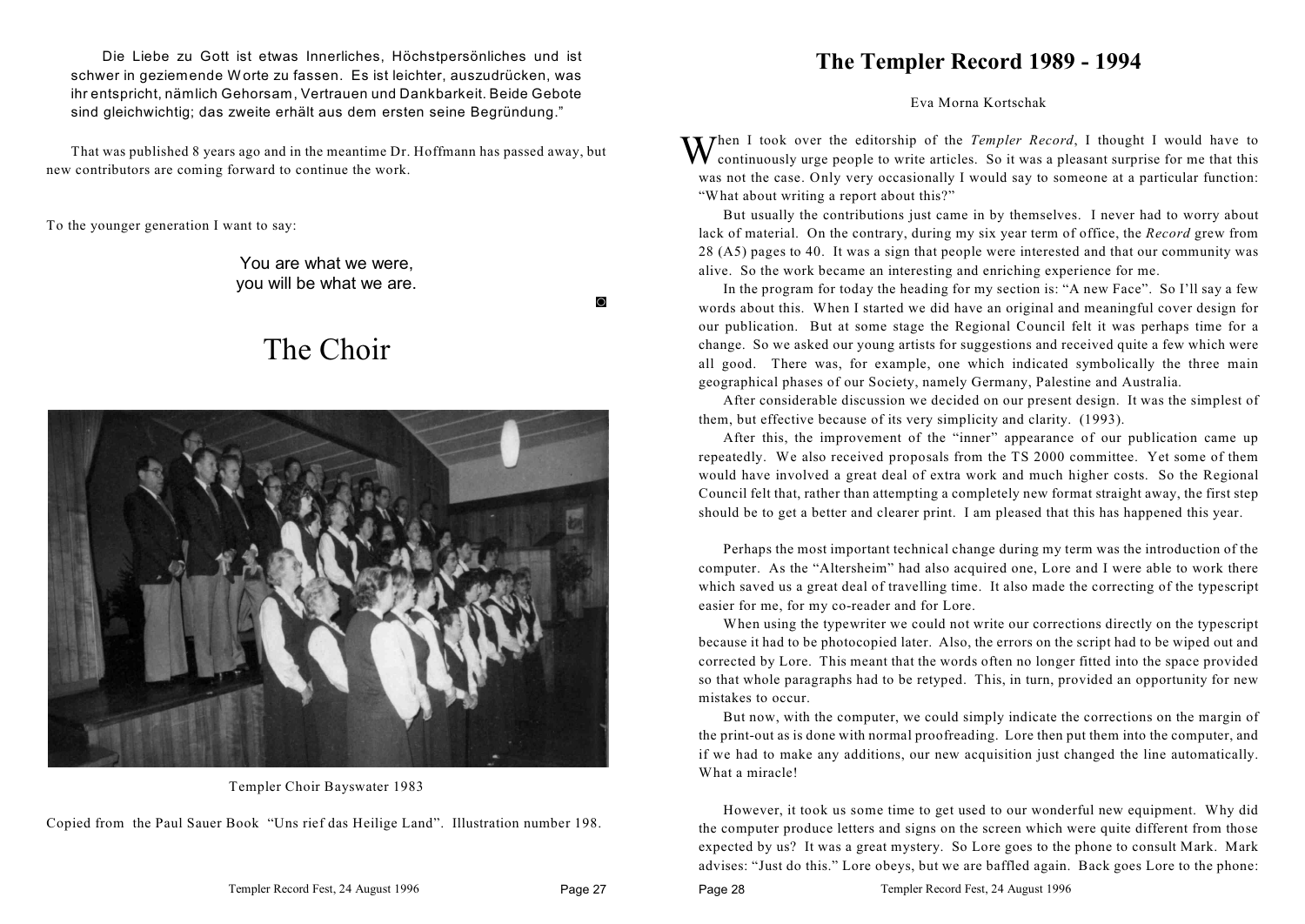"Mark, it doesn't work". Mark suggests: "Now try that!" But still not the expected result and so on. Once they finally had to ring Sydney because even Mark was at a loss. Thus the first few months our "Templer Record days" were pretty long. But gradually Lore and the computer became friends. Our mysterious workmate stopped being capricious and we were finished at 5 o'clock again.

During the last year of my term I felt it was advisable to update our Editor's Policy. As more and more people contributed, I sometimes had to make decisions for which I needed the backing of the Regional Council. So we changed a few of the old rules and added some new ones. We also decided on certain guidelines for the contributors. (The latter were published in the December *Record* of 1994.) I hope that future editors will benefit from this.

Let me finish by expressing my deep gratitude to all of you who helped and supported me during the six years of my editorship, including, of course, the contributors as well as the readers.

It is my hope and sincere wish that, for generations to come, the *Templer Record* will continue to flourish and serve as a bond between our members. May it always, with the blessing of Almighty God, be a reflection of the faith, the unity and harmony and the diversity of the Templers.

 $\circ$ 

#### **JG EDITOR TEMPLER RECORD SUPPLEMENT**

Christine Ruff

In the program for tonight's 50 year celebration under the JG Editor section I"Templer Record Supplement". The JG section as a " supplement" of the TR??!! n the program for tonight's 50 year celebration under the JG Editor section it states

#### To me, as a child, the JG Section **was** the TR!

The first part I used to turn to in the TR was always the Jugendgruppe section. Having devoured the news and gossip it contained, I would slowly peruse the rest of the *Templer Record.* 

The TR has always been the lifeline and, committee meetings aside, the main form of communication for the JG. It certainly was in the past and still is now, an essential part of the JG and its success. Earlier tonight Sylvia mentioned some historical aspects of the JG and how the early JG was defined by its functions as reported in the TR. I will focus more on the JG section from an editor's viewpoint and the contents of past JG sections.

The format of the JG section has changed slightly over the years. During the first few years of publication, in the 1950s, the JG used special decorative headings for its feature articles and even produced special Christmas editions as a separate booklet. Over the years different ink colours and paper colours were also used. Perhaps the most discernible feature of the sections when compared with today though, is the fact that in its infancy, the entire section was written in German. During the 1960s English started creeping in and then eventually English became the dominant language. I suppose this is largely an unavoidable change and is not necessarily a negative one, as it now makes the JG more accessible to non-Templers and the wider community.

Upon poring over old *Templer Records* it became evident to me that the JG section used to contain many more what I loosely term "serious" articles. Whereas nowadays we tend to focus on reports and coming events, such topics were once covered as:

- the Universal Declaration of Human Rights
- better driving tips from the Police Motor School (does this say something about our ex-JG members?)
- Australian history and parliament
- description of landscapes of Germany and accounts of members' work eg. the arrival of BHP to Australia.

What has remained largely unaltered over the years however, is the plight of the poor, desperate JG editor. There appears to be a recurring theme and I quote from the *Templer Record* (and simultaneously apologise to any non-German-speaking listeners):

January 1961 - Es ist wieder Januar, die Zeit der Weihnachtsferien, wenn alles auf holiday ist und der Editor des Jugendgruppe- Blättchens trouble hat, die leeren grünen Seiten zu füllen. Die heilige Zeit ist vorüber, wo sich etwas über das Fest und den Stern zu Bethlehem schreiben ließe, und die Ferienlager sind noch nicht vorbei, über deren Bericht sich dann Seiten auf Seiten füllen lassen.

August 1972 - Headed "Das gute Öl". Hi! This is but the second "Blättle" that I have had to write for as Editor, and already I am sadly looking for articles! ... Do Jugendgruppe members want their own pages in the Templer Record or do they not?..... OK... give me some articles so that we can keep the pages which we are allotted.

April 1977 - Entitled "How to write an article for the R.S. ( and keep the Editor happy)." Writing an article for the R.S. is not the difficult task it seems. All it requires is a piece of paper, a pen, an hour or so of time, and a bit of thought, although the latter is not always necessary. Most people flinch at the idea of showing their literary talents. Possibly the thought of people in Germany, or even Sydney, reading their work scares them. However, it should be regarded as a chance for international recognition, and a last desperate attempt from Annette Wagner in ...

March 1981 - .........a very unusual thought struck me. Wouldn't it be wonderful if someone somewhere in the world would have the initiative to write an article ........of course this is a purely idealistic notion....... .......actually when I took on this most prestigious of all positions on the JG committee my one thought was that I would be getting the chance of a lifetime to do some of the things which my title implies, ie. editing! Unfortunately this was not to be.

I am pleased to add that the following month contained these words from Annette:

As a result of my desperate plea last month, I actually received some response much to my immense pleasure. ln fact, I won't even be able to include all the things l wanted to this month.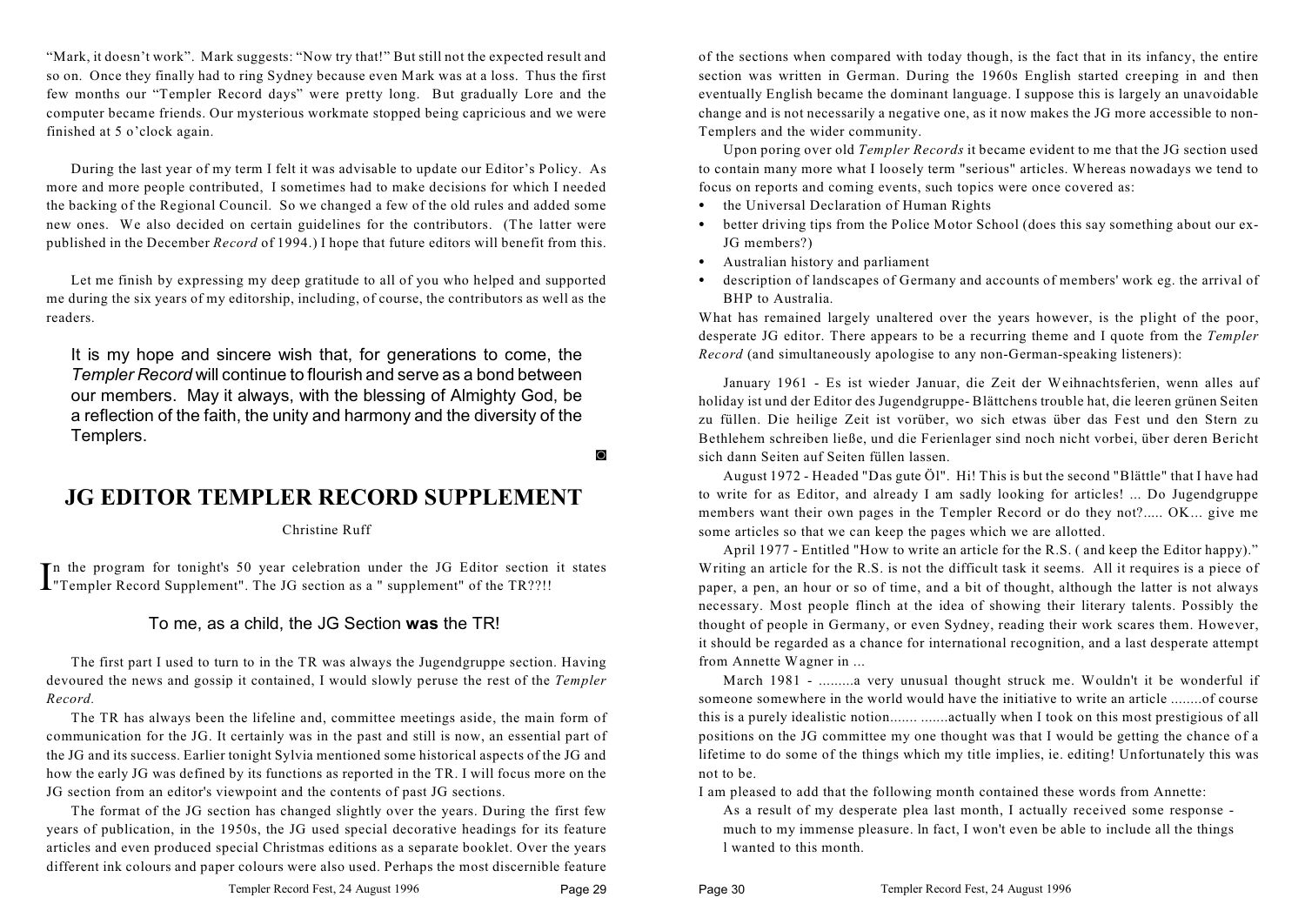I am sure that anyone who has ever been an editor for any section can empathise. No wonder our JG editors now set a one week deadline for articles - that way they are assured to have maybe half of them within 2 weeks.

If we do not have a good reputation for handing our articles in on time (or even for writing them at all), we can certainly be proud of the vast array of functions we have organised and reported on over the years.

I was thoroughly amazed at what I found in the unassuming cupboard in the meeting room with the squeaky chairs in the Bentleigh Office. Behind those cupboard doors, neatly bound into decades, lies a detailed and vibrant history of JG functions. It is a fascinating documentation and contains many memories, which may otherwise have been lost. Some of the earlier functions the JG have organised include:

• Fahrten ins Blaue - Tänze in Burnley und auf dem Yarra - Tennis bei Darling Station – Ausflüge - Opernbesuche - Fotowettbewerbe – Vorträge von Dr. Richard Hoffmann - Schallplattenabende - Kostümfeste – Ferienlager – Tischtennisturniere - Filmabende – Ritter des Asphalts und Bastelabende.

There has certainly been a veritable plethora in the number and variety of JG events staged over the years. I will not and cannot mention them all, but it would be remiss of me not to mention some of our old favourites.

Isn't it funny how the last 3 decades have brought such things into our lives as E-mail, the Internet, microwaves, mobile telephones and cordless kettles, but that no-one has come up with a JG function that could surpass or replace – the Sommerfest?

#### I quote again – February 1960

Das Sommerfest der Jugendgruppe auf dem Bayswater Land ist von der Jugendgruppe wieder sorgfältig vorbereitet und zur allgemeinen Zufriedenheit durchgeführt worden, was angesichts des heissen Nordwinds keine einfache Aufgabe gewesen ist. Nordwind im Sommer in Melbourne....gleicht einem Sirocco in Palästina, nur ist der Wind hier stärker.

and an interesting snippet – April 1960

Es wird unsere Leser interessieren, daß sich die Nettoeinnahmen des diesjährigen Sommerfests.....auf 222 Pfund, 7 Schilling und 4 Pfennig beliefen. Dieser Betrag wurde wie üblich an die Gemeinde Bayswater für den Hallenbau-Fond überwiesen. For those of us under 30 years of age, I believe pounds, shilling and pence were an ancient form of currency.

And a different perspective on the occasion - February 1961

Am Abend rückte die bunterhellte Halle wieder in den Brennpunkt des Interesses, da dort eine deutsche Tanzkapelle aufspielte, zu Beginn mit gewaltigem Schmiß und Schwung, später aber fortschreitend müder werdend. Als besondere Attraktion tanzte die sehr weibliche Gymnastikgruppe auf der halbvollendeten Hallenterasse ein schleierhaftes und doch durchsichtiges klassisches Ballet, das besonders bei den jungen Mannen des Stammes eitel Freude hervorrief. Da der nächste Tag ein gesetzlicher Feiertag war, wurde dann unter großem Alkoholverschleiß bis spät in die Nacht weitergefeiert. Über das Ende des Festes kann leider nichts Genaues berichtet werden, da der Verfasser vorzeitig von einer unerklärlichen Müdigkeit befallen wurde und sich daher auf der noch immer staubbewölkten Straße heimwärts trollte; mit ziemlich leerem Sinn, aber doch in der Überzeugung, die Hundertjahrfeier der TG mit diesem Sommerfest würdig begonnen zu haben.

(It is with some reservation that I tell you the author of this previous article was Heinz Arndt, my father.)

And in a different vein again....– April 1981

To me Sommerfest is a special day of our calender year. It signifies our personal acceptance, the acceptance of friends, the ability to work and achieve together, and the people within the Temple Society. It is difficult to imagine life without a day like Sommerfest. If there are sufficient people willing to see the ideas behind Sommerfest continue, I am sure it will keep on bringing pleasure and happiness to many.

Mark Herrmann, you may rest assured!

The JG section of the TR serves not only to highlight changes or the lack of change with our regular activities, but also documents some of the one-off or special happenings. There is so much in the TR which is new to me. In the past we have reported on:

- the instigation of a "Bücherei"
- C the call to arms to join the various JG "Fußballmannschaften"
- C the gathering together of ski-fanatics to plan and eventually build the "Iltis" ski lodge
- the exciting purchase of a "Vorführgerät"

and an even more necessary purchase...... (my last quote) November 1963

Wer von uns weiß noch, wie es ist, wenn im Sommer bei 100 Grad die Butter nur noch eine Soße ist, das Fleisch nicht mehr so ganz gut riecht und die Rettiche so biegsam sind, daß man Knoten darin knüpfen kann? Wir können uns nur "dunkel" daran erinnern, weil wir alle einen Eisschrank haben, natürlich. Im Altersheim aber wußte man dies bis vor kurzer Zeit nicht nur aus der Erinnerung. Wer weiß noch, wie es bei einer grossen Wäsche, von Hand natürlich, zugeht? Von den Jüngeren fast niemand – man hat ja eine Waschmaschine – und auch bei den Älteren gehört das Waschen mit der Hand weitgehend der Vergangenheit an. Nicht so im Altersheim, wo eine Waschmaschine fehlt. Nachdem die Gebietsleitung für das Altersheim einen Eisschrank angeschafft hat, hat die Jugendgruppe beschlossen, dem Altersheim zu einer Waschmaschine zu verhelfen. Zu diesem Zweck ist für Sylvesterabend eine Lotterie geplant......

There have, of course, been many other occasions I have missed: Senior Camps, Jugendsaals, New Year's Eve Balls, Water Sports Weekends, Annual General Meetings and those special activities such as the opening of the JG Clubroom here, the commemoration in Tatura, and the 10th anniversary of the clubroom.

Just as I could not cover all of what is hidden in the TR JG sections, I could not possibly manage to list all the contributors. It is not the JG Editor who "makes" the JG section - it is those who create the events and write about them.

We should be proud that we have such a rich heritage from which to draw and we should take pride in our achievements to date. With our eyes set to the future, with dedication, with hard work and with a little bit of pushing from the editors to get our articles in on time, let us hope that the *Templer Record* and all its "supplements" continue to thrive and flourish for another 50 years!!

Page 32 Templer Record Fest, 24 August 1996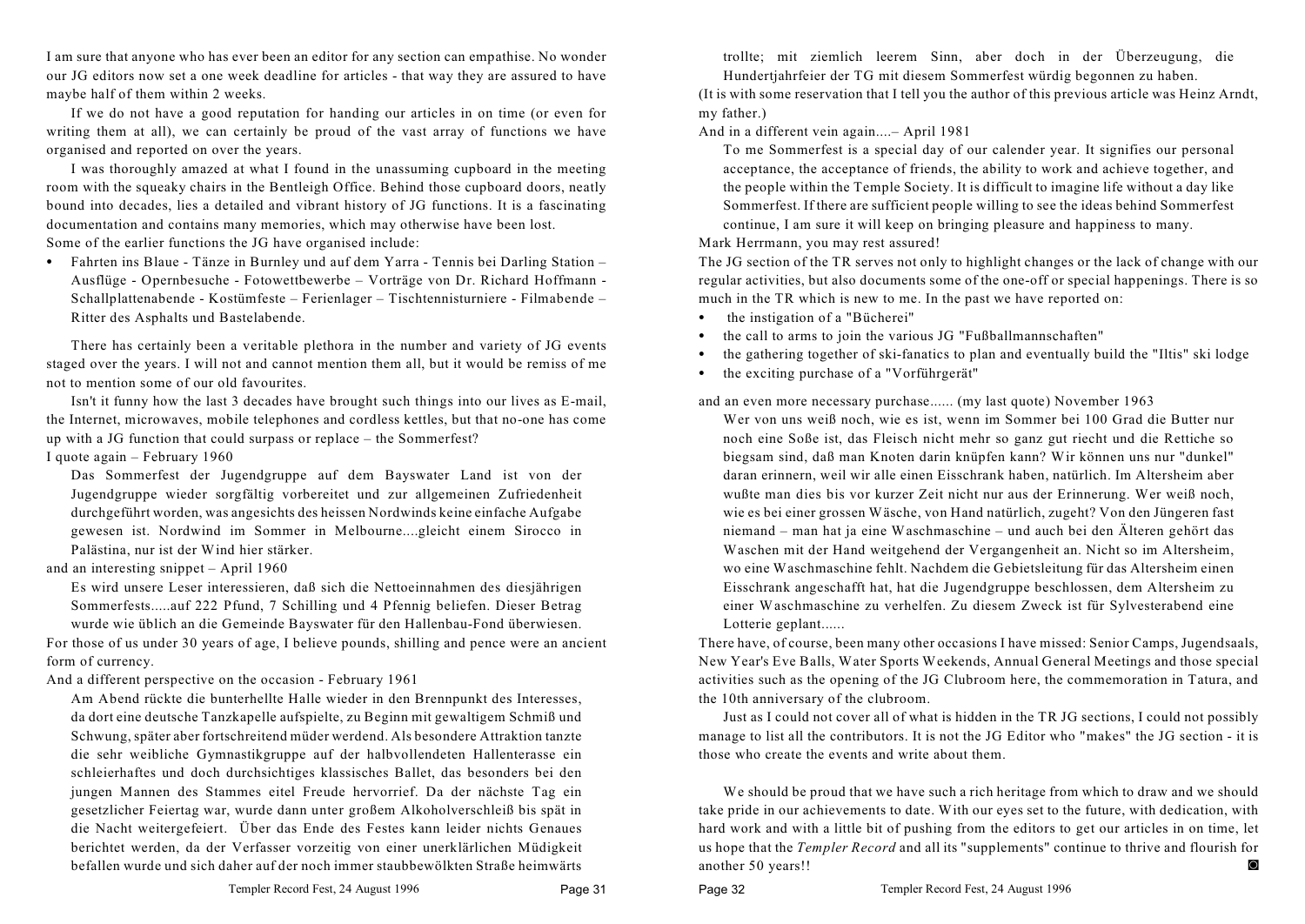## 'S Wichtigschte über'n Templer Record

A Play for three persons: Laura, Minna and Maria.

#### Written by Ruth Haar Played by Trudi Herrmann, Sigi Katz and Gretel Krockenberger

*Minna and Laura are sitting at the Table, with a cup of coffee, looking at the latest TR which has just arrived.* 

- **Minna** Hasch scho g'hört, daß's TGA Office nach Bayswater naus kommt?
- **Laura** Ja, dann guat Nacht! Des isch ja schrecklich! Wie zahl i dann mein Beitrag? Wo zahl i für mei Glückwunschablösung! Ond wie isch wenn i dn Mark was frage muß!!! - Ja - .... ond wer macht dann d' Rundschreiba zamma?! Ha! Da werde die Bayswater Fraue *(schön ausdrucksvoll sagen)* sche gucke, was des für a Gschäft isch! Kennet die des überhaupt? Gibt sich do jemand dafür her? - - Vielleicht d'Insasse vom Altersheim, oder so ...
- **Minna** *(Ins Wort fallend)* Komm, komm! So schnell werdet die Preuße net schiaße! Bis des so weit isch, wird's scho no a Weile daura. Weisch was mir do grad kommt? Vielleicht geht des gar nemme so lang mit dem Rundschreibe, dem *Templer Record* mein i!
- **Laura** Waaas?? Was bisch denn du für en Pessimischt?!
- **Minna** Kein Pessimischt bin i! I denk aber a bißle weiter: Was isch, wenn die neue Erfindunge emmer so weitergehen - mit dem INFORMATION-SUPER-HIGHWAY?! Dann drucke mr am Ende bloß no amma Knopf an onserm Fernseher - mr druckt vielleicht auf T-G-A ond dann kenne mr alles ablese, was in der Gemeinde vorgeht.
- **Laura** En dr Glotzkischt meinsch? Ha no!! *(schenkt sich bedächtig eine Tasse Kaffee ein)* Ja, - da brauchsch kein *Templer Record* mehr, kei Büchle mein i. Do kenntsch dann schnell 's Interessanteschte rausfenda, zum Beispiel wenn's dn nächste Kartoffelsalat ond Würschtle gibt; wer jetzt älter als 75 isch; oder wer wieder a Kendle kriagt hat - ond ...
- **Minna** *(fällt ins Wort)* Ond, bevor du's sagscht: D' Bayswater Fraue müßtet kei Rundschreibe zsammemache!!
- **Laura** Ja ja *(eine Weile still, dann langsam und ganz versonnen)* 50 Jahr lang gibt's onser Rundschreibe! - Glaubsch daß dr Herr Eppinger seinerzeit em Lager en Tatura, wo er's erschte Rundschreibe gmacht hat, daran denkt hat, daß er dn Anfang macht von etwas so Geschichtsträchtigem? 50 Jahre *Templer Record*!

S' allererschte Blättle damals war grad blos ei Blatt, ond isch em November 1946 an alle ganga die scho drauße en dr Freiheit waret, zum ehne saga, daß se net vergesse sollet, daß se Templer send, ond daß mr Templer bleiba wollet on wenn au dr Australier net will daß mr älle bei-einander wohnet, usw...

**Minna** Des hemmer ja na'bracht, net?!

- **Laura** Des regelmäßige Blättle hat ja dr Dr. Hoffmann verfaßt.
- **Minna** Ach ja, dr Richard Hoffmann! Der fehlt mir emmerno so arg!
- **Laura** Jeden Monat hat der sich an sei Schreibmaschine na'g'setzt ond hat losg'schriebe, glei alles ens Reine! Tippfehler oder sonscht was Falsches hat's bei dem net gebe.
- **Minna** Ja, I weiß! s'Vervielfältige vom Rundschreibe, des war damals etwas Kompliziertes, do isch allemal's Papier auf d' Seite g'rutscht, ond scho hat vielleicht amol's "d" vo'ma "und" g'fehlt. - Ond weisch no, da hen doch tätsächlich d' Leit agrufe ond hen sich beschwert, des sei a Sauerei, mr kennt's Blättle nemme lese weil d' halbe Seite fehle dät, dabei hat höchstens mal ei oder zwei Buchstabe g'fehlt.
- **Laura** Do hen se scho was durchg'macht, dr Herr Weller, dr Dr. Hoffmann ond dr Herr Eppinger seinerzeit.
- **Maria** *(Kommt ins Zimmer während der letzten Worte)* Was isch mit'm Herr Eppinger?
- **Laura** Weiter nix, Maria*, (bitte M a ria sagen)* mir schwätzet vom Rundschreibe. Wilsch au a Tass Kaffee? *(Schenkt gleich ein)* Neilich hab i mir sage lasse, daß mr erscht beim Herr Uhlherr anfanga helfe hat beim Rundschreibe z'sammemache. Bis dann isch des auf 600 Ausgabe g'wachse. Ond des Blättle selber isch emmer dicker worde. G'heftet hat mr's ja scho a Weile; früher sen's bloß lose Blätter g'wese. Inzwische hat des Deng a Deckblatt griagt. Des war am Anfang ganz eifach später hat dann so en junga Student dr Sach a Gsicht gebe; weisch des no? Australien war da drauf!

Jedenfalls hat mr damals a'gfange en Kalender neizulege on, wenn's Zeit dazu war, au alle mögliche Protokolle. Des hat alles doa werde müsse! Jedes Kuvert isch auf der Schreibmaschine addressiert worde - a Heide-Arbeit. Damals hen d'Herta on d' Ruth am Rundschreibtag em Office g'holfe. Dr Herr Uhlherr war sooo dankbar!! Mr hat richtig g'hört wie er aufg'schnauft hat! Ond g'schafft hat mr damals, do hat's kei Onderbrechung gebe, mit "morning tea" usw... Noi, do isch weiterg'macht worde bis mr fertig war! - Net wie jetzt. Heutzutag sen die Fraue kaum da, na verlanget se scho von der Lore, daß se ehne en Tee oder Kaffee brengt; d'Biskuit dazu werdet au emmer vornehmer!

- **Maria** Des sen a ganze Menge Fraue, die da scho g'holfe hen. Mir fällt da d'Hulda ei...
- **Laura** Eimal hat sogar ihr Neffe aus Sydney g'holfe.
- **Maria** Dann denk i an d'Amei Gott hab se selig -, on d'Rose, d'Liselotte, d'Anne, ja, on d'andre Anne, d'Trudy ...
- **Minna** *(einfallend)* ...d'Gretel war oft dabei, weil halt ihr Oskar dann em Office war!
- **Maria** d'Gerda, d'Sigi, d'Rose,d'andre Ruth, d'Helga, d'Hildegard, d'Ursel, d'Traude, d'Weste, - och, on sicher no viele andre!

**Laura** Ha, d'Challo - (die hat au scho sterbe müsse), d'Helga Anderson, d'Irmgard, d'Solde war glaub au mal dabei, ond Nelly, d'Renate... Da wird g'schafft: Die Blätter werdet zsamme g'sammelt, wehe, wenn do mal was verkehrt war, wenn ei Blatt mal doppelt drin war! O je! Da isch promt en a paar Tag en Telephon Anruf komme: "I komm total drauß bei eierm Rundschreibe" hieß 's dann, "vier ganze Seite sen zwei mal dren; do fendet sich kei Mensch mer z'recht!" Den Anrufer hät mr glei solle ei'spanne, daß'r amol hilft, aber so was hat dr Doc. Hoffmann nie doa; er war zu sehr a Gentleman.

**Maria** Jedenfalls wird von dene Fraue alles aufs Genau'ste ausg'richted; mit dem Deckblatt wird des Deng zusammen"gestapelt" mit einer Draht-Heft-Maschine - so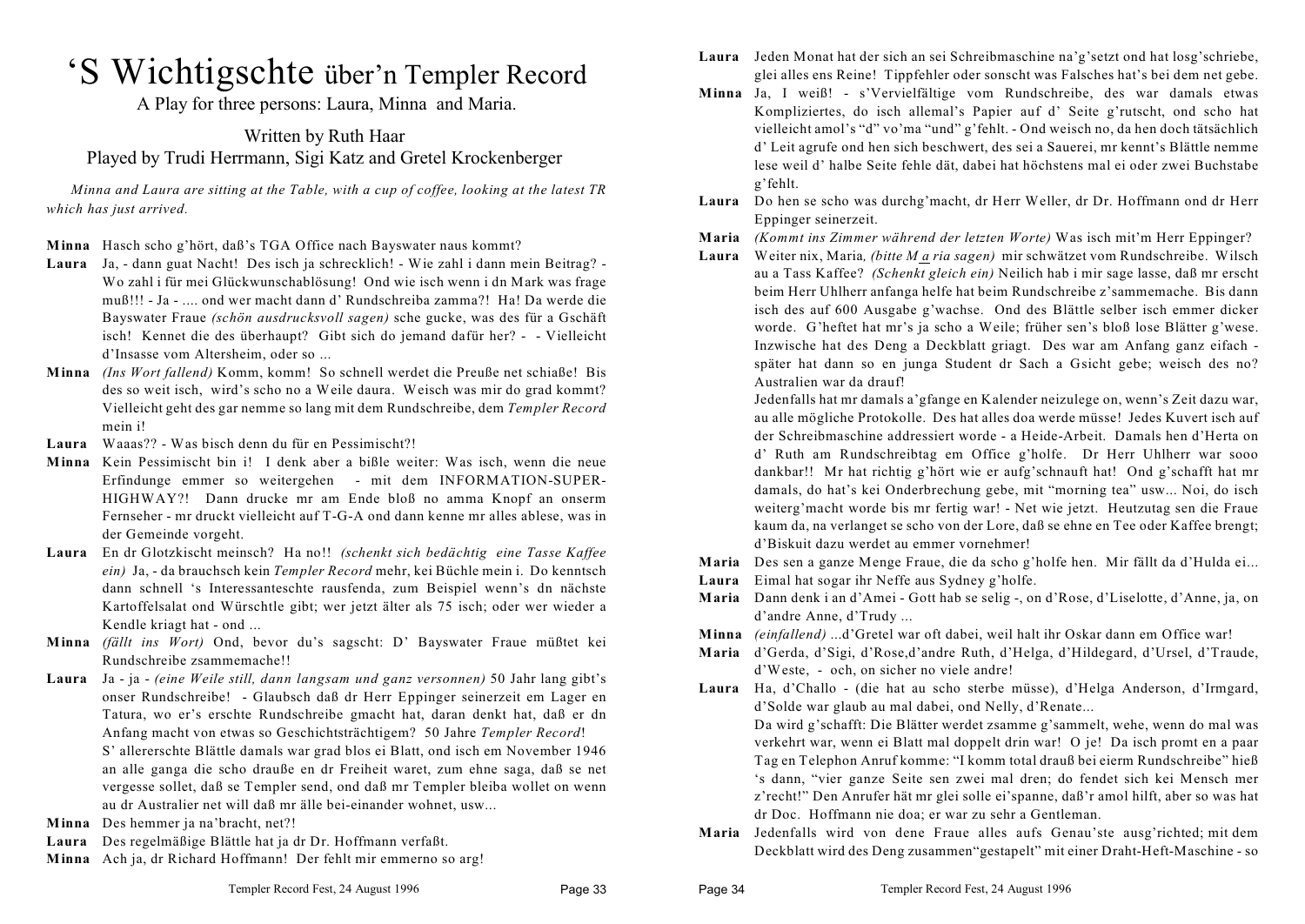heißt's auf deutsch...

- **Minna** *(Hat Feuer gefangen und fällt Maria ins Wort)* Bloß duat des G'lump oft net. Wenn du den "Stapler" liab behandelsch dann geht's manchmal, manchmal net; wenn d'draufhausch, dann bleibt er ganz stecke. - Net so ei'fach! - Ond dann werded die Rundschreibe z'sammegfaltet - Eck auf Eck - genau, und dann wird dr Bug, d' Kante mein i, die wird g'streichelt mit me Stückle Holz, des isch no 's Nett'schte von allem, wie des mit a'ra große Liebe g'macht wird *(sie nimmt dabei das Templer Record Heft und zeigt bedächtig wie das Holz dazu benützt wird)*
- **Laura** Des netteschte "Team" waret wohl die drei: D'Herta, d'Änne ond d'Anni. Des vergeß i nemme! Wehe wenn dr Mark do net mindestens 10 Minute vor halb neun dort war zum Aufschließe; denn d' Anni isch da scho emmer vor der Tür g'schtande, hat doch müsse die Rundschreibeblätter voraus "colleida" ond auf Häufle lege. So hat se's welle! Dabei isch se wie en Has om den große Tisch g'saust - emmer en dr gleiche Richtung - i han dn Drehwurm kriegt, wenn i bloß dabei war!
- **Maria** Die hen au a'g'fange mit dene großartige "morning tea" weisch no? D'Änne hat dazu emmer allerlei Leckerbisse a'g'schleift. - Ond en Spaß hen se g'het bei der Sach! Überhaupt isch es emmer arg lebhaft zugange bei dem Rundschreibe-mache: Oft han i denkt, mr sollt' die Verbindungstür zum Büro, wo die Männer sitzet, zuamache. - Aber nei - die sen emmer offe bliebe...
- **Minna** *(Fällt aufgeregt ins Wort)* I glaub, i weiß warum: D'Fraue hen beim Schaffe emmer so viel erzählt ond hen somit die Männer em Büro auf'm Laufende g'halte. Ob des au dr Dieter war, dr Rolf oder dr Mark, natürlich...
- **Maria** *(Fällt Minna jetzt ins Wort)* ...Sonst hättet die ja niemals g'wißt was vor sich geht en dr Tempelgesellschaft. Wer was beim Chorübe g'sagt hat am Abend vorher, wer mit wem geht, wer wieder a Kend kriegt ond .. Ja ... wer bald ans Heirate denkt alles ganz normal - aber alles wissenswert.

Jetzt isch allemal d'Helga Anderson dort, die MUSS ja alle Informationen wisse, net?!

- **Laura** In letzter Zeit hen sogar zwei Männer g'holfe Rentner die hen ja Zeit on die hauet vielleicht auf dene "Staplers" rom, daß's no so kracht! On schwätze kennet se au...
- **Minna** Wohl soviel wie die Fraue!
- **Maria** O'längscht hen se ja dem Deckblatt wieder a anders G'sicht gebe langweilig fend i's - aber zum Glück g'fällt's au manche Leut.
- **Minna** Ja .. "Allen Leuten recht getan..."
- **Maria** *(Fällt ihr ins Wort)* Des eine muß i sage, seit dr lange Klink seine Finger en dere Sach hat, seitdem liest sich des Rundschreibe VIEL leichter - so gehts mir halt.
- **Minna** *(Fällt ihr ins Wort)* Des isch net dr Klink, des isch sei Computer ...
- **Alle** *(miteinander aufstehend zum Publikum)*: Jedenfalls wünsche mir dem TEMPLER RECORD ond seine EDITORS alles Gute für die Zukunft!
- **Laura** *(Ruft, wärend der Vorhang zu geht)* Se sollet dra denka, daß alles amal auf "MICROCHIPS" komme ka!! - - -

#### $\circ$

Herta Uhlherr

I imagine that parts of what you have heard about<br>
Templer Record have been quite an eye-opener fr<br>
number of people and hours involved every month.<br>
My task tonight is to say a few words about and imagine that parts of what you have heard about the various stages of producing the *Templer Record* have been quite an eye-opener for some of you. For one thing the

My task tonight is to say a few words about and to the contributors - you people out there from our communities. I want to mention two aspects: Firstly, our delight and gratitude that so many of you spend time and thoughtful effort on writing your articles, reports and notices. (I know from experience how much time and energy can already go into basic things like doing your research and checking information, let alone actually getting your thoughts into words and down on paper - and legibly at that.) Thank you all!

A special thank you to those who regularly get their contributions in correctly and on time (some from quite far away). That's a big help!

You'll see in the next *Templer Record* that some of our contributors are very young telling us about their experiences overseas. That's great! (What's more, they do it on a computer and send it by fax.) And shortly there'll be memories from someone very old. It was meant to be a miniprofile for the "Members and Friends" section, but it grew into a lifestory spanning this whole century, parallelling the development of the Temple Society and far too interesting and precious to cut. (But I am aiming at publishing miniprofiles in "Members and Friends").

We try to keep in touch with events in Germany as well. Then there is the occasional phone call from distant people (not seen for ages) providing feedback like: that article was just what I needed to get my thinking straight again - I really feel uplifted by the latest *Templer Record*. Such calls are not frequent, but contribute in letting us know that we're doing something right. Constructive criticism is also welcome, but not so exciting, of course. The second aspect I want to mention regarding contributors is to help you better understand the editor's work, so that you won't make it harder than necessary, or get upset if your work is not printed instantly or in full.

The editor and team work to a deadline. Sure, I schedule two or three (or in a long month even four) days between the date contributions are due in, on the 18th of the month, and the day Lore types everything into the computer and we do the proofreading. During these days in between, I have to read every contribution through, some of them several times, for instance if they need to be shortened (which has to be done carefully so as not to lose anything important). All the individual pieces have to be ordered, perhaps cross-referenced, e.g. put a note in the J.G. Section about information in the Notices Section. Some pieces have to be translated which takes time. Something else that takes time is ringing people back to check, for instance on illegible writing, or something that's blurred on a fax, or when an important detail is left out of a Notice. And sometimes my own life or family needs attention during those in-between days, too.

I mention these things so that you will understand if I'm sometimes unable even to give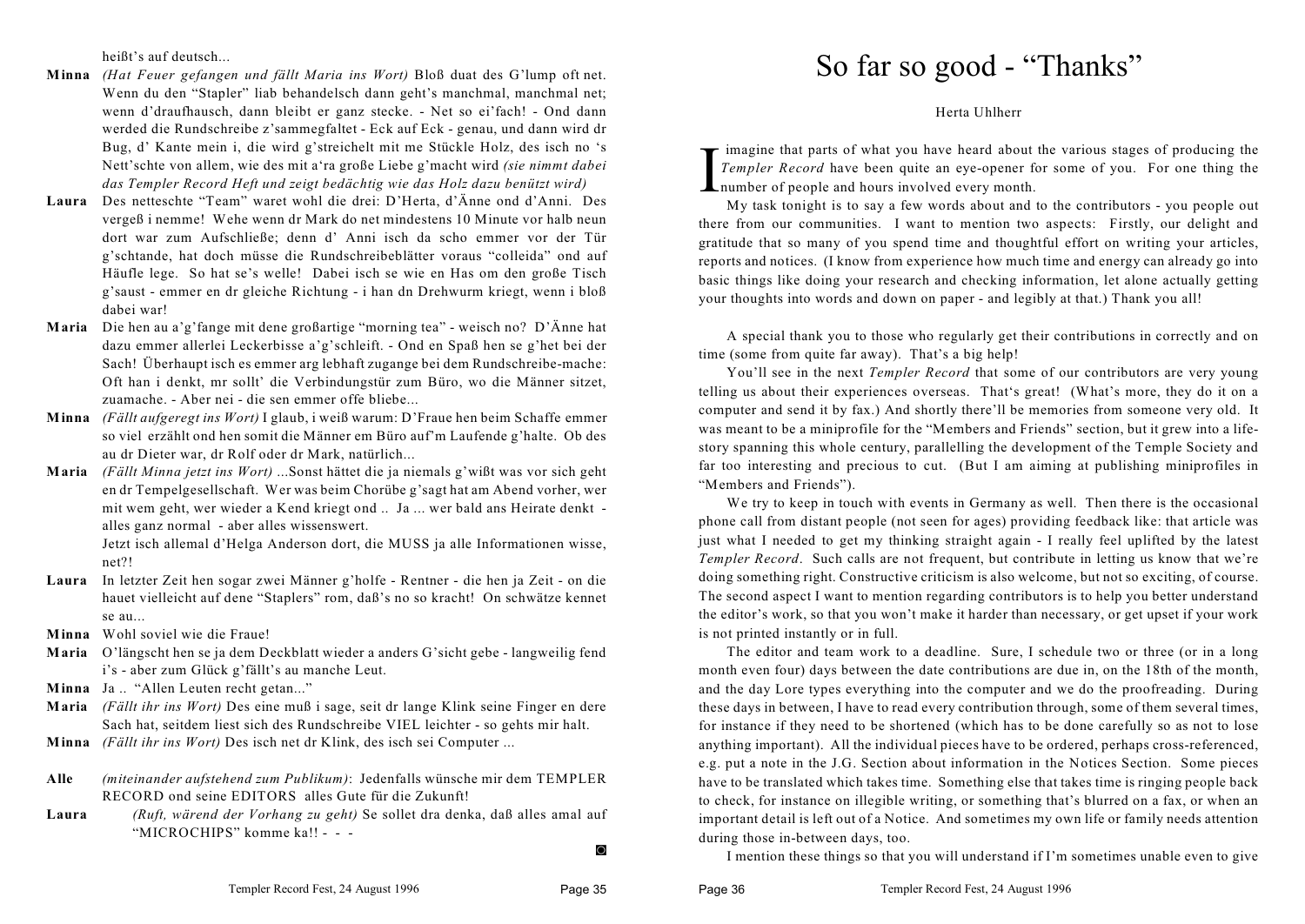you a courtesy call: "Yes", I've received your article but have no room for it this month". As far as longer articles are concerned editions are sometimes booked up for several months ahead, which is great - it's a sign that our publication is thriving. This evening has made it plain that the *Templer Record* is alive and doing well, thanks to very many people .

Looking ahead, maybe we will go on the Internet one day. But whatever we do, I believe the most important thing is that we do it in line with the Templer Motto:

 "Set your mind first on God's Kingdom and his justice", and that we strive to promote- through the *Templer Record* pages - individuals and a truly human culture conscious of their enormous potential for loving kindness, creative solutions, harmonious living and inner and outer joy and peace.

So shall it be!

## Closing Remarks.

By the Master of Ceremonies, Dieter Glenk

Well, what a wonderful evening we've had. Thank you to all who contributed to the success of the evening and thank you all again for coming and taking part.

A special thanks to Alfred Klink and others from the Regional Council and Community Committees who put their time and effort into arranging this varied and interesting programme.

I'd like, on your behalf also, to say a very special thanks to our caterers the Vollmers, Kürschners, Knaubs and others who are always willing to give of their time and skills. Much work goes on behind the scenes which we often take for granted.

Thank you, caterers!

It has been another wonderful and rewarding community function, where we can mix with friends and share in our rich history and experiences.

Thank you also to all who helped to set up and decorate the hall and who also gave willingly of their time and expertise - it's another practical demonstration of our Templer ideals and traditions.

A special thank you to Karin Klingbeil for your contribution as representative of the German Templer Community. We enjoyed your contribution and the opportunity for the personal contacts between the Templers in Australia and Germany that your stay with us has provided. Please take home best wishes from us all.

Also our thank you to the Schreibers for attending - we hope you enjoyed your evening with us.

That concludes our evening. Please enjoy tea, coffee and cake and more fellowship and friendly chatter.

Thank you.





#### **THE TEMPLER RECORD FEST Herzlichen Dank von Familie Schreiber**

Es ist mir ein Bedürfnis, mich bei Ihnen für die freundliche Einladung zum 50-<br>Ejährigen Jubiläum vom Templer Record zu bedanken. Was für ein wohlgefüllter jährigen Jubiläum vom *Templer Record* zu bedanken. Was für ein wohlgefüllter Abend (und Magen!). 5 Stunden für 50 Jahre sind nicht viel, aber könnten lang werden auf dem gleichen Stuhl.

Nicht eine Minute war lang! Wir waren gefesselt und beeindruckt und gratulieren Ihnen allen nicht nur zu einem gelungenen Abend und einem gelungenen *Record*, sondern auch zu einer lebendigen Gemeinschaft. Teil einer Gemeinschaft zu sein ist ein Grundbedürfnis aller Menschen, aber Teil einer Gemeinschaft zu sein, die Verwandtschaft, Geschichte, Gegenwart, aber auch Geist und Körper über primäre Bedürfnisse hinaus umschließt, ist ein unbezahlbares Geschenk.

Am *Templer Record* kann man sehen, daß Ihre Gemeinschaft niemals stehen geblieben ist, und daß es sich immer gelohnt hat, auch das kritische Mitglied zu Wort kommen zu lassen! Denn solch kritischen Mitgliedern verdanken Sie Ihre Gründung und wir alle die Hoffnung, daß unsere Welt ein besserer Platz wird.

Es ist eine gute Gelegenheit, Ihnen einmal meinen Dank dafür auszusprechen, daß Sie einem "Reingschmeckta" das Vertrauen entgegenbringen, daß er die Verantwortung für Ihre Lieben im Tabulam übernehmen darf. Demnächst sind es 8 Jahre, daß ich dies mit großer Freude und Zufriedenheit tue (dank der Mitarbeiter, die mit Leib und Seele bei der Sache sind!).

Vielen herzlichen Dank und alle guten Wünsche,

Ihre Martin und Jutta Schreiber (mit Felix, Anne und Paul).

*It was a great evening and many people filled the hall. Although 15 speakers presented aspects of the T.R., there was practically no repetition and the children's contribution and the skits added further variety. Another excellent contribution came from our faithful and valiant Blaskapelle.* 

#### *Thank you to all!*